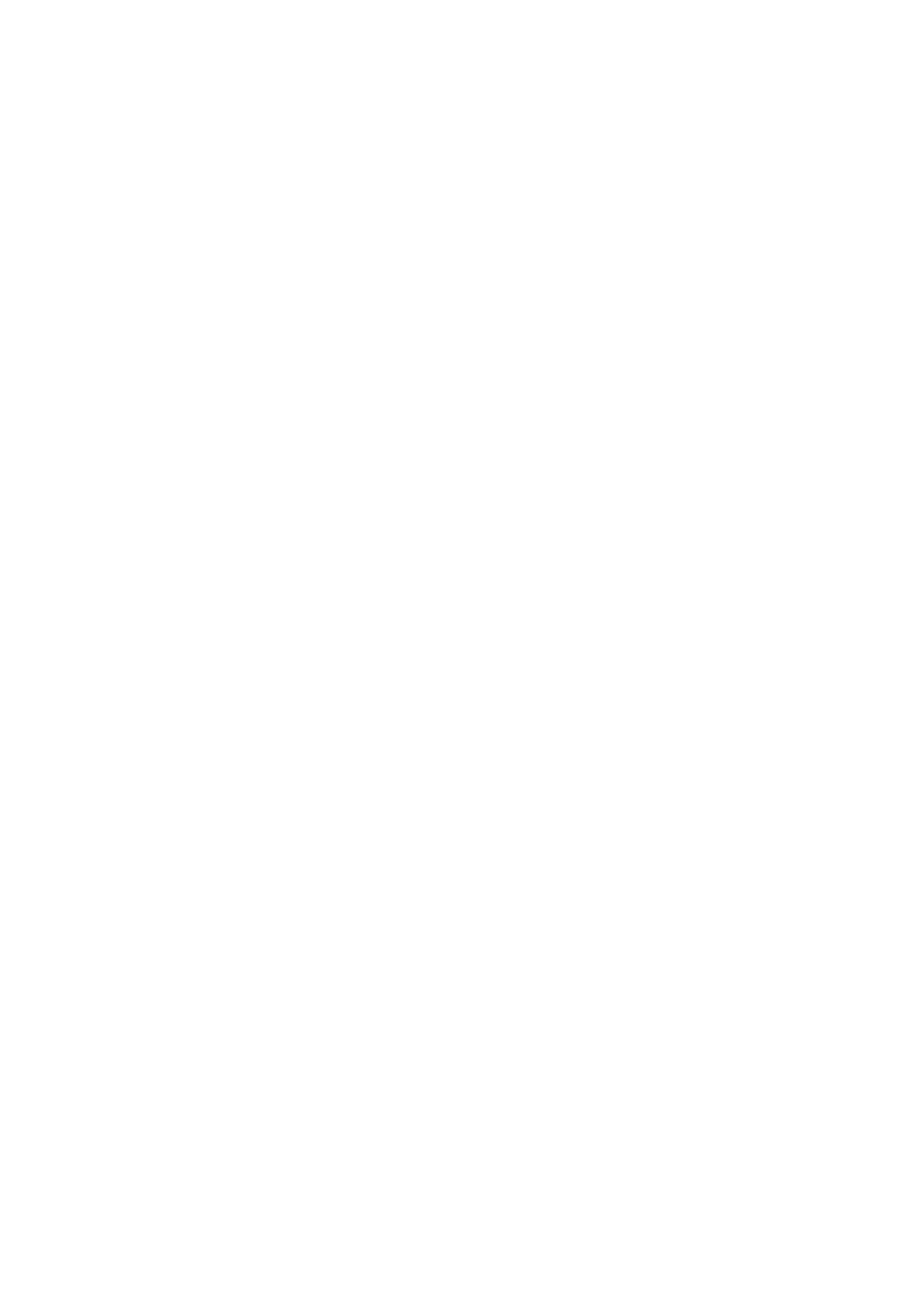## **Biomass Energy with Carbon Capture and Storage can reduce costs of EU's Energy Roadmap with 15-75%**

**Background document to CPB Policy Brief 2017/02** 

Rob Aalbers and Johannes Bollen<sup>1</sup>

1 Corresponding author; j.c.bollen@cpb.nl.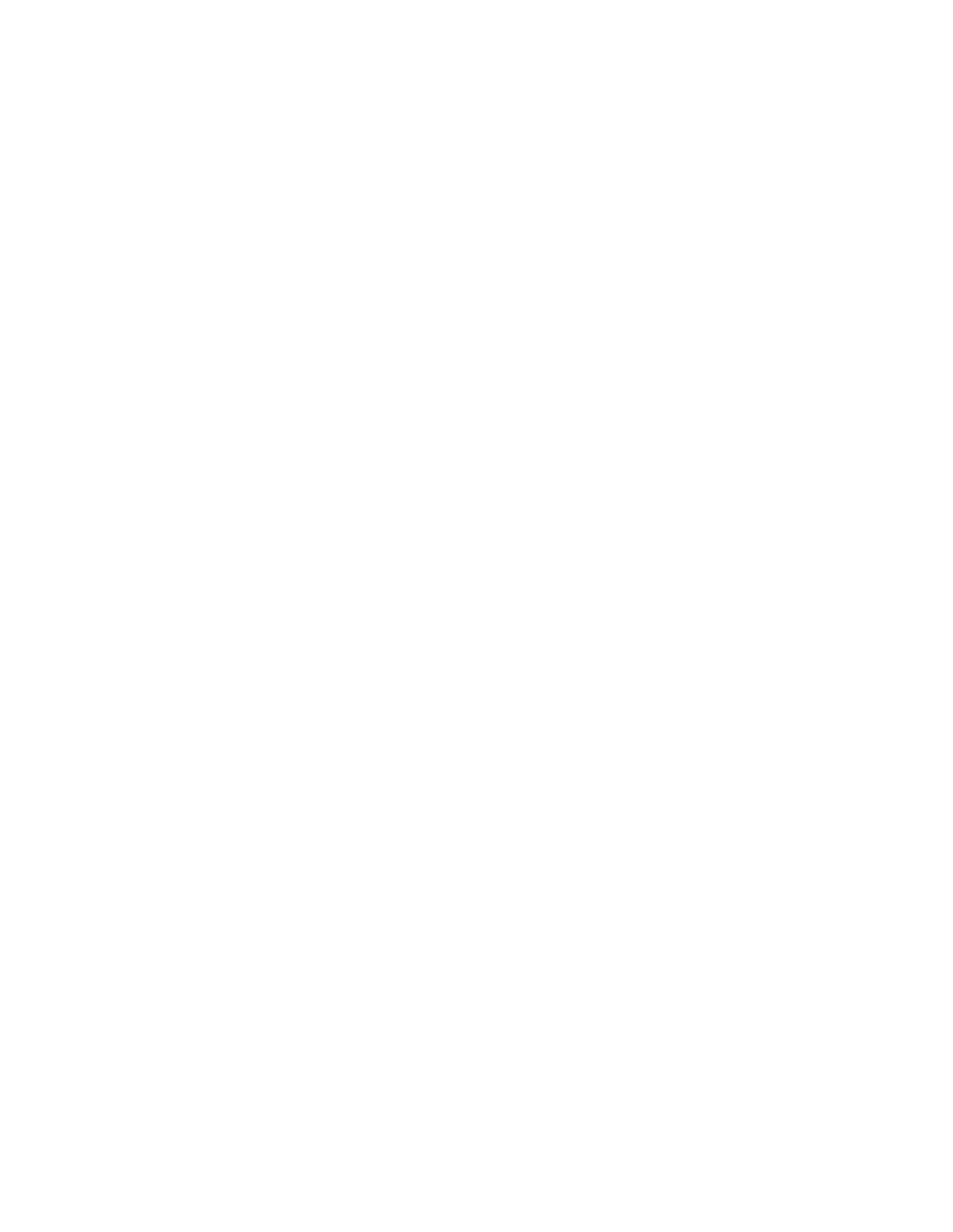# **Contents**

- 1 Introduction—2
- 2 MERGE‐CPB—3
- 3 Scenarios—6
- 4 ETS reform lowers costs-8
- 4.1 ETS reform can avoid high-cost carbon measures in non-ETS-8

1 

4.2 Other concerns of BECCS-16

References—19

Appendix A—21

Appendix B—22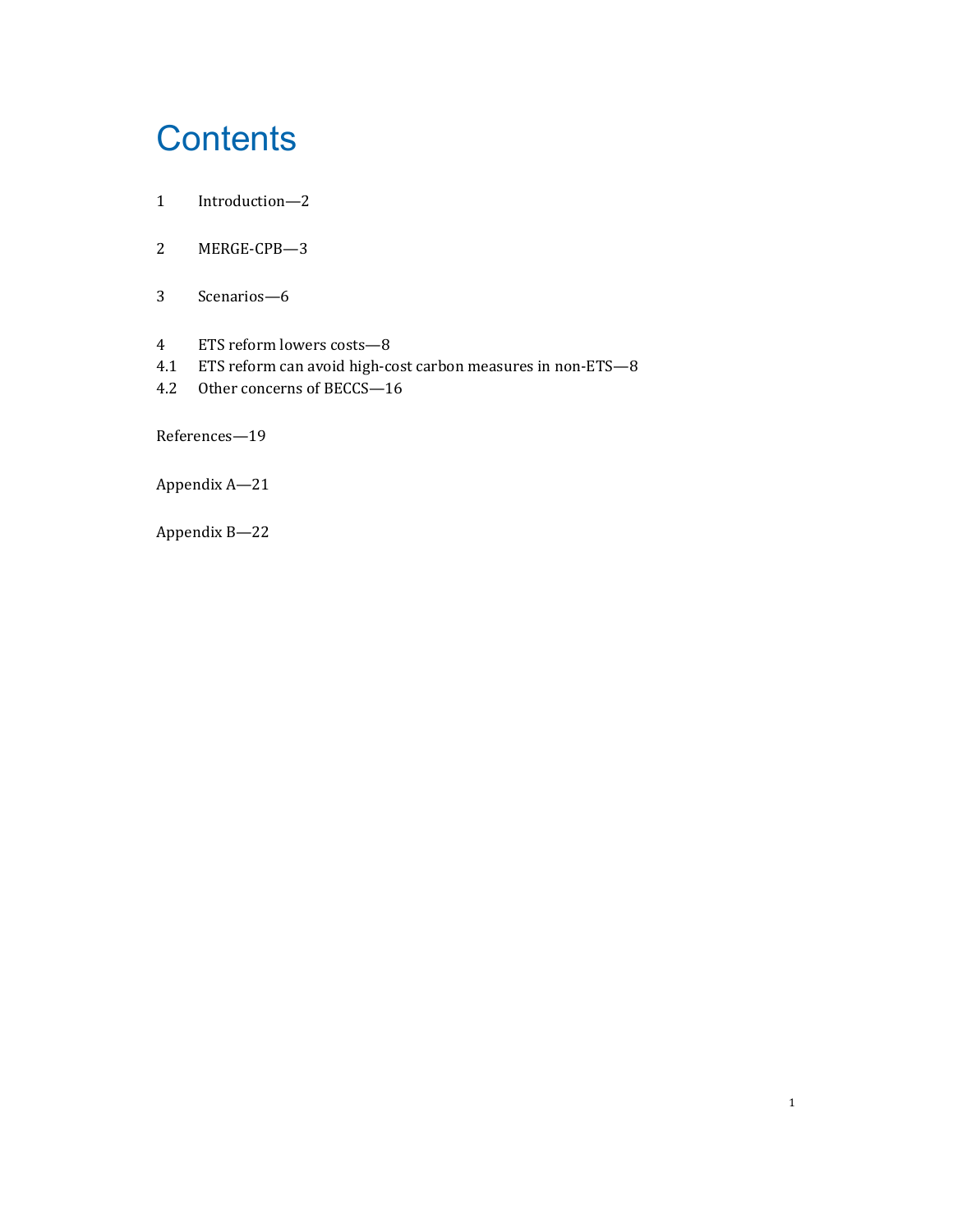# 1 Introduction<sup>2</sup>

At the UN climate change conference in Paris in 2015, world leaders reconfirmed that the increase of the global mean temperature compared to pre-industrial level should be limited to  $2^{\circ}$ C. In order to achieve this ambition, GreenHouse Gas (GHG) emissions need to decline by 2050 by 40-70%, compared to 2010 levels. Well-known mitigation options include windenergy, solar-PV, energy savings technologies, and electrification of transport. Biomass may also play an important role in GHG abatement.

Biomass is already an important energy source. On the global level, with a share of 10% and 50EJ, it is the fourth most important source after oil, coal and natural gas, which includes enormous diversity in use. In developing countries, biomass is mainly used for domestic heating, lighting and cooking. In 2008, this traditional use of biomass, mainly in the form of wood, straw and manure, comprised around  $80\%$  of its total global use. The remaining  $20\%$ is made up of more industrial and modern uses of biomass. Modern uses typically involve conversion to make the combustion process more efficient. Examples include cars running on biodiesel from rapeseed and heating using biogas from manure and waste.

Global demand for biomass is expected to increase due to climate policy, because in many cases it is the only available zero-carbon option. Aeroplanes can fly on biofuel, but because of battery weight, not on electricity. Battery weight also limits the use of electricity as a fuel in heavy transport. Furthermore, biomass is the primary zero-carbon substitute for oil in the chemical industry. In total, projections of annual biomass demand for 2050 vary from 70 to 190 EJ, and may even be as high as  $300$  EJ.<sup>1</sup>

The EU also expects climate policy to induce a greater use of biomass. For example, in its Impact Assessment in support of its Energy Roadmap 2050, the European Commission  $(EC)$ projects the total use of biomass in Europe to increase from  $5$  EJ in 2010 to around 11 EJ by 2050.3 Notably, the EC also predicts a threefold increase in biofuel use by 2050. Also at the global level a substantial amount of biomass for BECCS is necessary to keep the global mean temperature limited to  $2^{\circ}$ C (Turkenburg et al., 2016).

The large increase in biomass demand in Europe and other parts of the world could have negative impacts on food production or induce further deforestation. Although estimates of the sustainable biomass potential are uncertain, for 2050 a sustainable production of 150 EJ seems to be feasible.<sup>4</sup> At this production level the consequences for both food supply and forests will be limited.

If Europe were to apply biomass in power plants, would the advantages of doing so outweigh the disadvantages? Should power plants use CCS technology, thus creating the possibility of

<sup>&</sup>lt;sup>2</sup> This section describes how the figures in Aalbers and Bollen (2017) are derived from model simulations presented here.

 $3$  EC (2011). 4 IPCC (2011) and PBL (2012).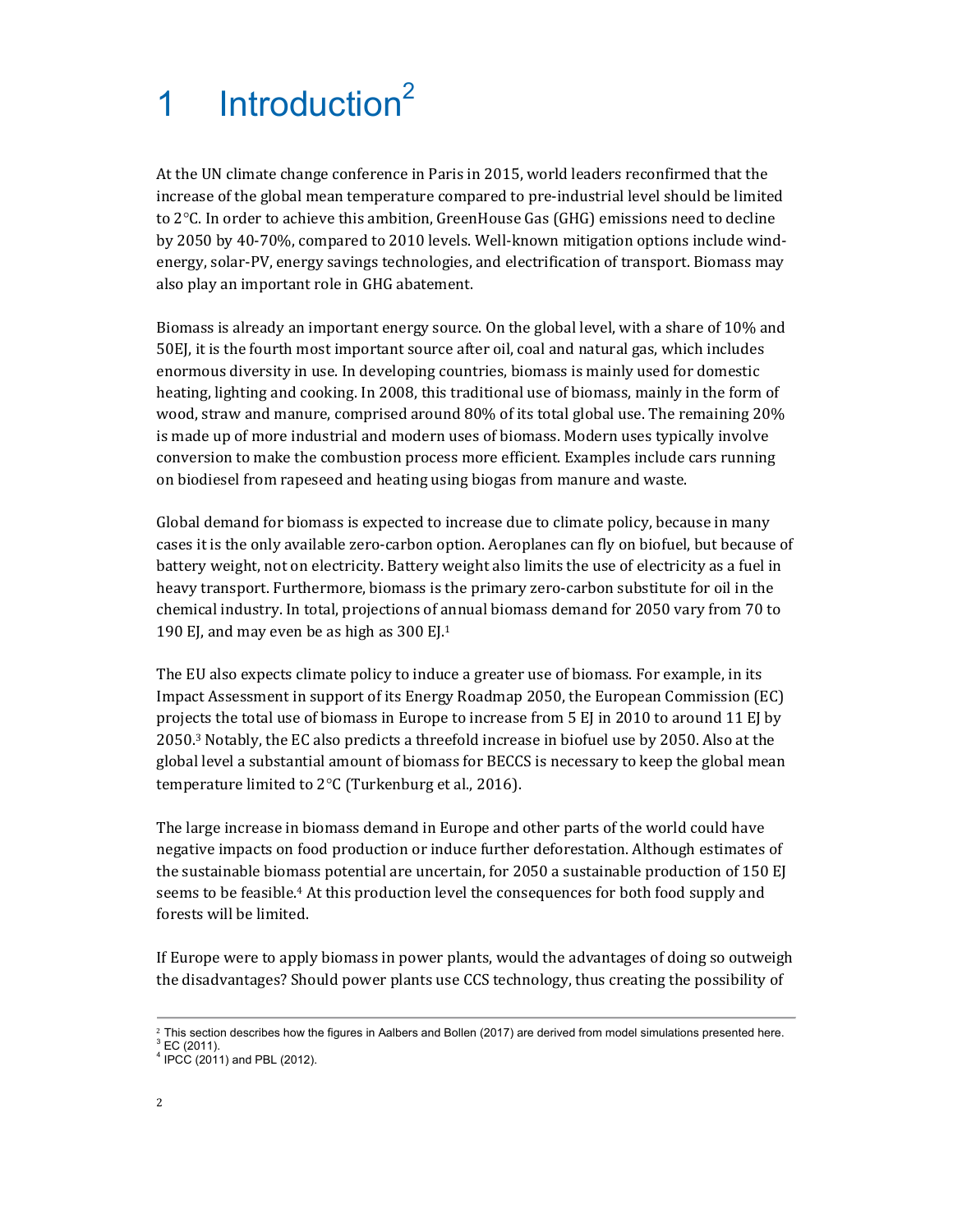negative emissions? The answers hopefully contribute to the discussion on biomass. Next to the direct economic effects, the analysis here also considers possible negative impacts on the availability of resources for the chemical industry, the use of fossil fuels, air pollution, and assesses impacts on deforestation and food production.

This paper is organized as follows. We start by explaining the main elements of the MERGEmodel used for our analysis. Next, we describe the scenarios that we designed to illustrate the size and the origin of the economic impacts of using BECCS. Then, we start the results section to analyze the changes of using BECCS on energy markets and the economy. Finally, we conclude the results section on discussing some indirect impacts of using biomass for BECCS, i.e. air pollution, food supply, availability of biomass for the chemical industry, and public safety.

## 2 MERGE-CPB

Our starting point is the MERGE model as applied and described in Blanford et al. (2015). MERGE represents the economy by a nested production function of capital, labor, and energy, with consumption defined as an aggregate of macro consumption and passenger vehicle services.

A bottom-up representation is used for the energy-supply sector, in which choices are made among specific activities for the generation of electricity and for the production of nonelectric energy, including an option to produce electricity from bioenergy with carbon capture and storage (BECCS), thereby creating a negative emissions flow.

The cost of abatement of non-CO2 and non-energy-related emissions is handled by Marginal Abatement Cost Curves (MACC).<sup>5,6</sup> The model's time horizon extends to 2200, although the focus in this paper is on results in this century and in particular on the transition up till 2050. The regions of the model are Europe (covering EU27 plus EFTA countries), USA, Other OECD, China, and Rest of World (ROW).

### **Modeling Electricity**

Outside Europe, MERGE assumes a conventional linear process model in which technologies are characterized by levelized costs and the production mix is subject to limits on expansion and decline rates and other share constraints.<sup>7</sup> But for Europe, a reduced-form capacity and dispatch formulation is used. Instead of specifying, for technology *i* in region  $r$  in year  $t$ , one decision variable for total electric energy supplied, MERGE specifies for each technology *i* one variable for installed electric capacity and a separate set of variables for dispatch of installed capacity to meet demand for electricity in twenty segments of approximately 5% of

 $<sup>5</sup>$  The MACC is a function that relates emission abatement to marginal cost of abatement.</sup>

 $6$  The accumulation of gases in the atmosphere and the subsequent effects on radiative forcing and temperature are described in a simple climate module. This part of the model is not used in this paper.

 $^7$  Levelized costs is defined as the costs to install a technology divided by its expected life-time energy output.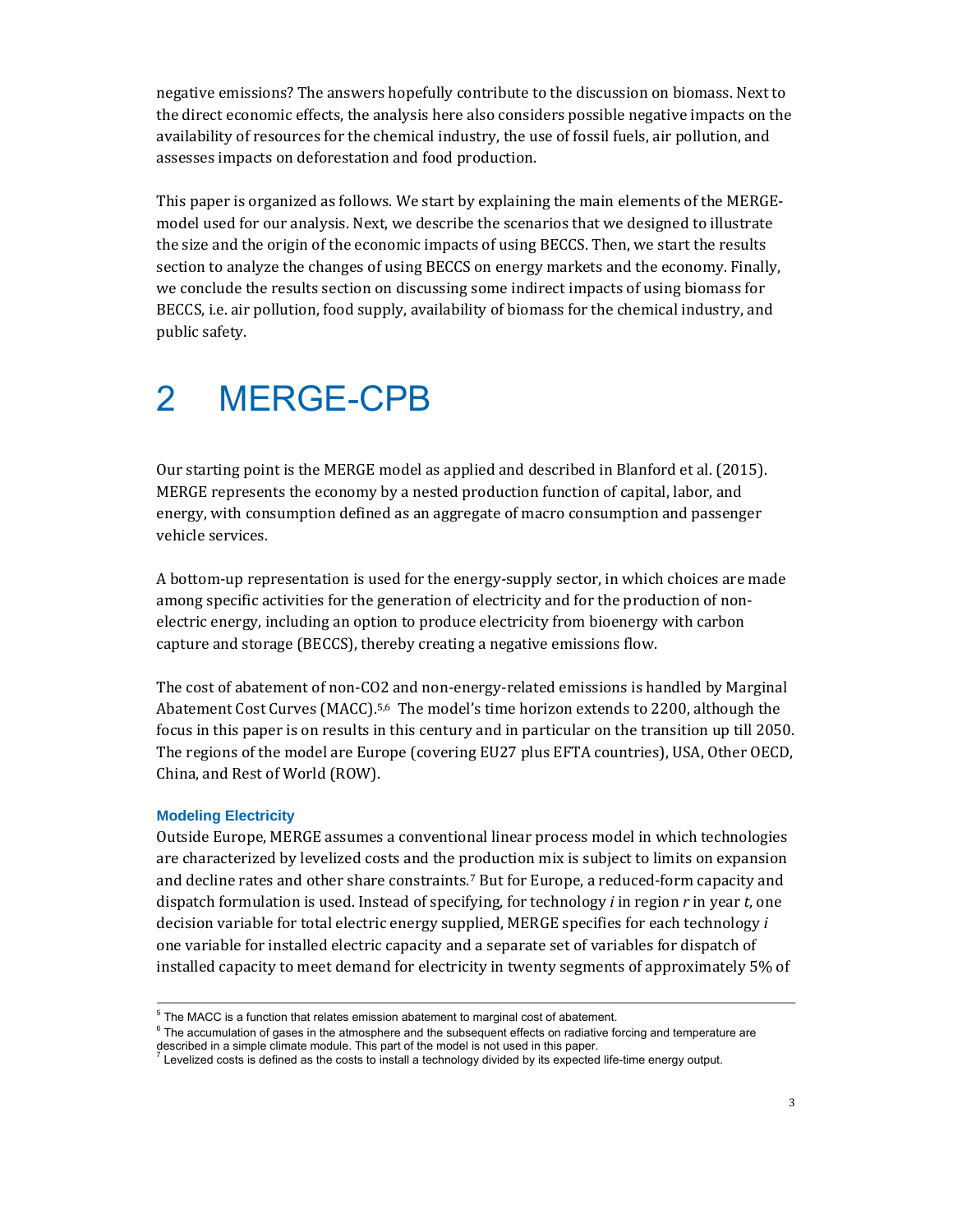timespan of a year and one peak-segment. For more details, we refer to Blanford et al. (2015). 

For the European region the model tracks the variation of electricity demand both diurnally and seasonally, which - given the relatively high cost of electricity storage - is a fundamental driver of the economics of power generation investments.

Electricity is generated in MERGE by several fossil technologies (with or without CCS), by nuclear power, or by renewable energy technologies. On renewable energy, the model distinguishes biomass (with or without CCS), solar, and wind. There are three classes of wind: one series describing standard continental European on-shore wind, one for premium on-shore locations bordering the North Sea, and one for off-shore locations in both the North Sea and Baltic Sea. We consider a single solar series, based mainly on Southern European weather characteristics. Table 2.1 summarizes our default assumptions for electric generation technologies within the European section of MERGE, which are based on (though not identical to) assumptions in the World Energy Outlook (IEA, 2012). Levelized electricity production costs for other regions are based on these figures.<sup>8</sup>

|                                              | 2020    | 2030    | 2040    | $2050+$ |
|----------------------------------------------|---------|---------|---------|---------|
| Coal (Pulverized)                            | \$2,100 | \$2,100 | \$2,100 | \$2,100 |
| Coal Integr. Gasification Comb. Cycle (IGCC) | \$2,400 | \$2,300 | \$2,200 | \$2,200 |
| Coal+CCS (IGCC+CCS)                          | \$3,500 | \$3,000 | \$2,700 | \$2,700 |
| <b>Gas Single Cycle</b>                      | \$625   | \$625   | \$625   | \$625   |
| Natural Gas Combined Cycle (NGCC)            | \$900   | \$900   | \$900   | \$900   |
| NGCC with CCS                                | \$1,620 | \$1,500 | \$1,350 | \$1,350 |
| Nuclear (Gen III)                            | \$4,000 | \$4,000 | \$4,000 | \$4,000 |
| Nuclear (Gen IV)                             | N/A     | N/A     | N/A     | \$5,600 |
| <b>Biomass</b>                               | \$2,300 | \$2,200 | \$2.100 | \$2,100 |
| Biomass with CCS <sup>9</sup>                | \$3.400 | \$3.200 | \$3,000 | \$3,000 |
| Wind On-shore <sup>10</sup>                  | \$1,700 | \$1,700 | \$1,700 | \$1,700 |
| Wind Off-shore                               | \$2,500 | \$2,200 | \$2,100 | \$2,000 |
| Solar PV                                     | \$2,000 | \$1,600 | \$1,200 | \$1,000 |
|                                              |         |         |         |         |

#### **Table 2.1 Default Scenario Technology Capital Cost Assumptions (\$/kW)**

Note: costs are expressed in year 2005 USD.

Recent developments indicate that our cost assumptions on wind-energy and solar are somewhat outdated, so we ran our main scenarios also with costs assumptions of \$1500 for all types of wind energy.<sup>11</sup> But this confirms again Blanford et al. (2015), which showed that the share of onshore and offshore wind-energy is stable over a wide range of cost

 $8$  A 4.5% discount rate leads for `Wind Off-shore` to a price of 6 ct/kWh.

<sup>&</sup>lt;sup>9</sup> The negative carbon emissions of BECCS arises as biomass production extracts carbon from the atmosphere, while the embedded CO2 in the biomass used in the plant is not released back to the atmosphere, but captured and stored in a reservoir. Thus, the net emissions of BECCS are negative. The emission coefficient (tCO2 per kWh delivered) of BECCS is negative. The carbon emission coefficient is, for example, 250% lower than the coefficient for pulverized coal-fired power plants. For comparison, biomass-fired power plants without CCS have a zero emission coefficient, which is 100% lower than emission coefficient of pulverized coal-fired power plants. Alternatively, biomass can be used for liquid fuel blending, but then carbon emissions from the burning process in small mobile sources are not captured, and add again to the carbon stock in the atmosphere. Thus, the use of biomass as biofuels has a zero impact on emissions.

 $10$  Off-shore wind comes with a cost premium for both initial investment and ongoing maintenance and a shorter lifetime. Integration costs of renewable energy reaches \$15/MWh at high penetration levels.

<sup>&</sup>lt;sup>11</sup> Results of these simulations can be sent upon request.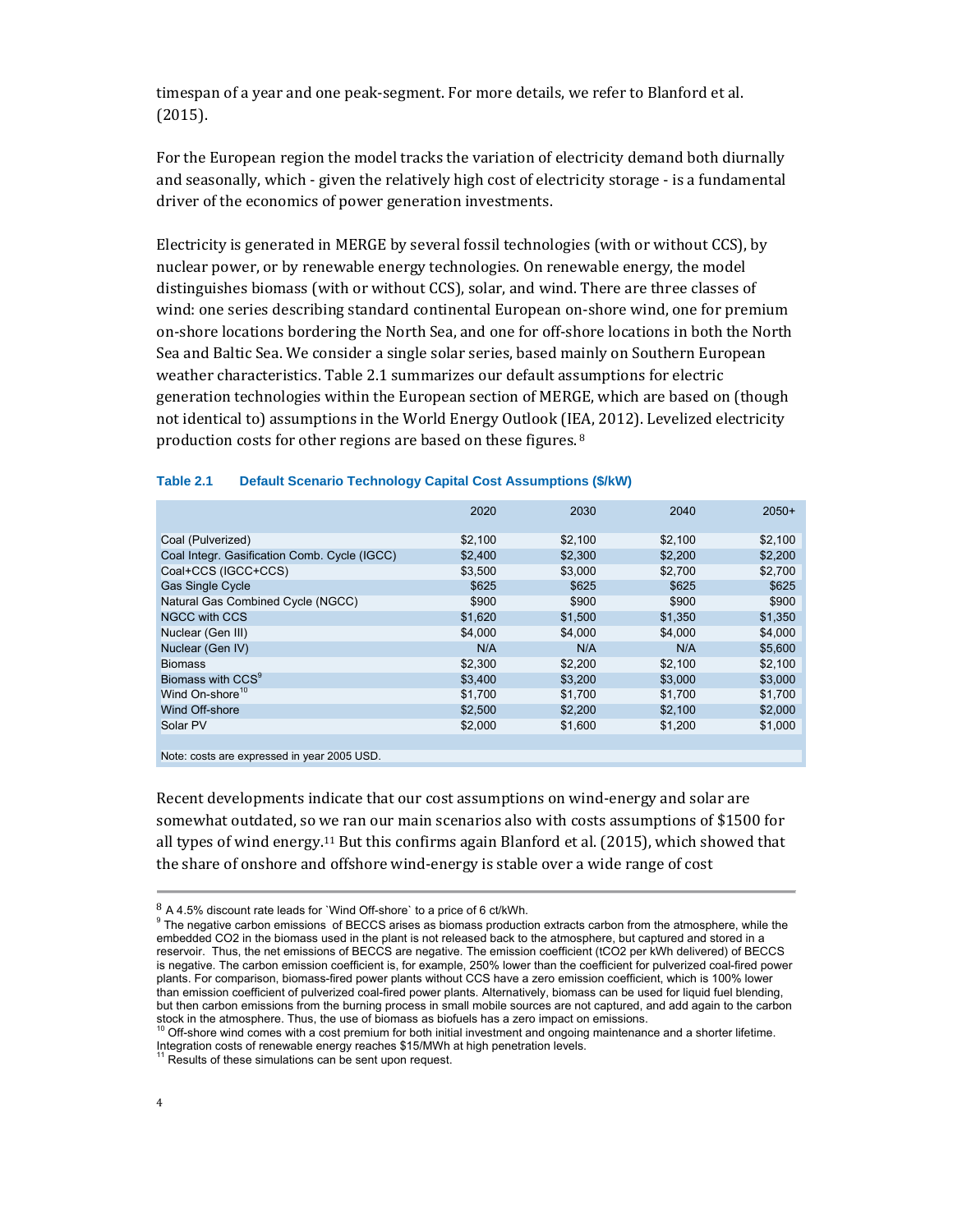assumptions of technologies, suggesting that variable renewable technologies mainly compete with other variable renewable technologies and to a much lesser extent with controllable technologies.<sup>12</sup> Thus, for the electricity sector a well-composed mix of both variable renewable and controllable production technologies appears to be the most efficient way of reducing emissions within the electricity sector. In the end, it is not the cost of a technology that determines its' importance, but the value it can generate in the entire energy system. For example, although solar-pv will become much cheaper in terms of costs, and it could even become one of the cheaper technologies in the long run. Still, Blanford et al. (2015) show that solar-pv's economic value will be limited in Europe. The reason is that storage related solar-pv makes it less favorable to other clean technologies, because storage is necessary as little electricity can be produced by solar in the winter to meet demand in that same period.

#### **Modeling Hydrogen (only Europe)**

This version of MERGE also - for the EU - integrates hydrogen production with electricity generation. There are five conversion technologies for hydrogen: coal gasification with and without CCS, natural gas steam-reforming with and without CCS, and electrolysis. These technologies have two close links with electricity production. First, the coal-gasification plant can achieve a higher capacity factor by also producing hydrogen when the price of electricity falls below its dispatch cost. The second link is that the model chooses the segments to use electricity for the production of hydrogen and weighs capital costs against the endogenous capacity factor of the electrolysis plant.

Hydrogen can either be used in the non-electric sector to offset liquids and gas or as a fuel in passenger transportation. To reflect infrastructure needs, expansion constraints are placed on the penetration of hydrogen as an end-use fuel and a cost premium is added for nonelectric use. Additionally, we assume that it cannot supply more than half of non-electric, non-passenger-transport energy demand.

### **Defining ETS and non-ETS (only Europe)**

The current setup of MERGE distinguishes electricity, non-electricity, small transport, and other emissions. Although the emissions simulated by MERGE cover all sources, the model does not explicitly cover the ETS sector. To be able to closely match EU climate policy, we map each emission source in MERGE-CPB to either the ETS or the non-ETS sector.

Related to this mapping procedure it is important to realize that ETS includes electricity generators, energy-intensive industries, and aviation, see EEA (2015). Calculations show that for the year 2010 that 58% of the direct coal use represents the demand by energy-intensive industries and 13% of total liquid demand the energy use of aviation sector. For future years we take the electricity related emissions and add emissions related to the direct use of coal and total liquid demand multiplied by the shares as derived for the year 2010. The non-ETS emissions for future years are calculated as the sum of the emissions from the transport sector plus 42% of the emissions of direct coal use and 87% of emissions of liquid fuel

 $12$  For Solar PV a similar line of reasoning applies, and the maximal market share we observed was 7% from a simulation in which the investment cost of Solar-PV was \$500 per kW by 2050.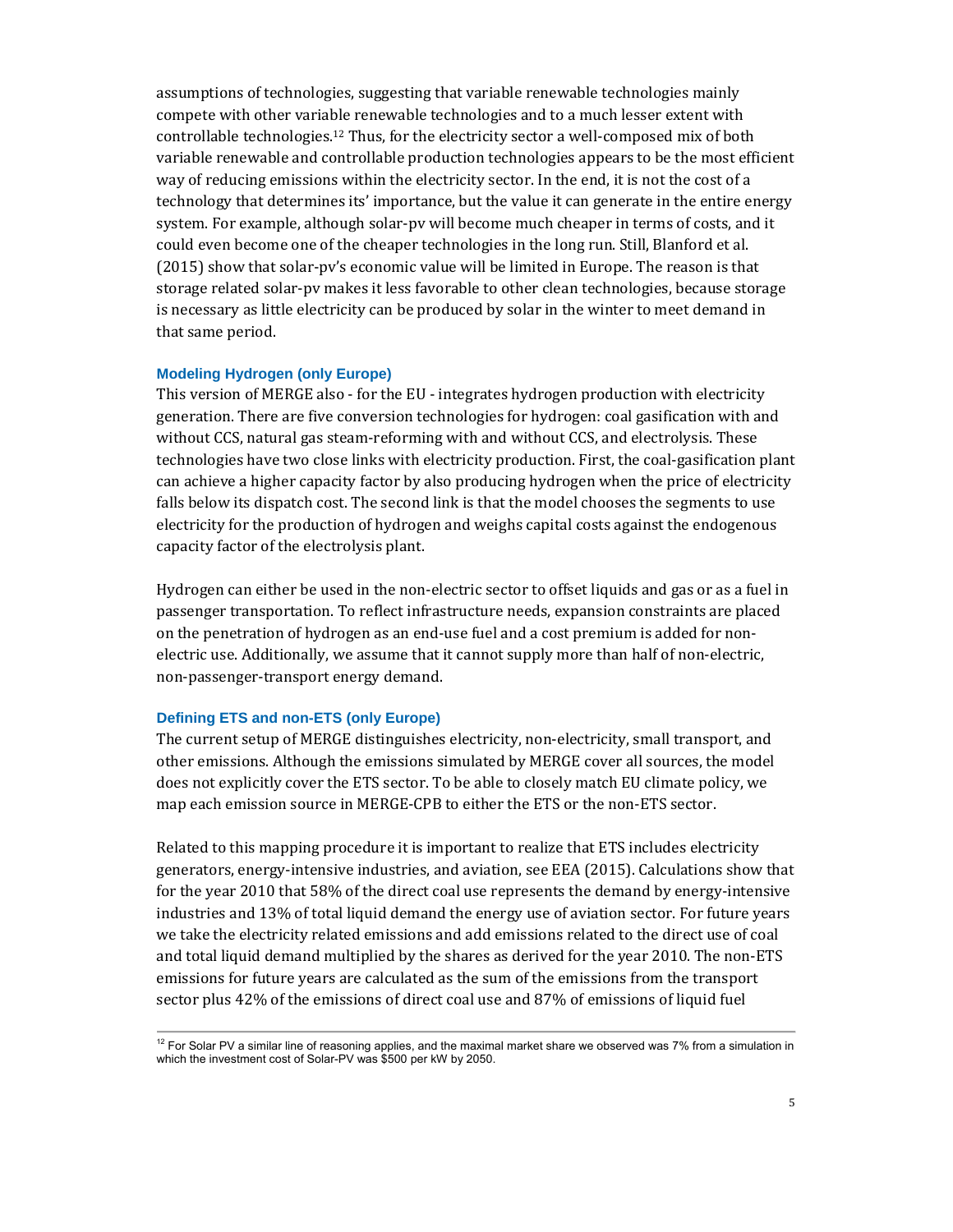demand plus emissions related to all other non-electric energy use. This enables MERGE to closely simulate the ETS and non-ETS emissions for future years.

Finally, we allow for banking of emission allowances in both the ETS and non-ETS sector in Europe.<sup>13</sup> As a result, emissions in any particular year need not be equal to the number of issued emission allowances. In particular, emission allowances may be saved in early years to be consumed in later years to avoid high costs of abatement in subsequent years. In this way, we connect to Hotelling's rule which states that the optimal extraction path of a nonrenewable resource (the carbon budget) is one along which the price of the resource (the  $CO<sub>2</sub>$ -price) increases at the rate of interest (Hotelling, 1931).

### 3 Scenarios

We want to understand both the size and the origin of BECCS' economic advantages, and under which polices these advantages are realized. To that end, we introduce two scenarios, "Road" and "Integrated Carbon Markets (ICM)". The "Road" scenario captures the main features of current EU climate policy. In this scenario, the EU carbon market is split in two submarkets, the ETS and the non-ETS. The ETS emissions follow the trajectory as described in the EU energy Roadmap (see EC, 2011a), so the allowances in ETS are in 2050 equal to 35% of the total EU-cap on carbon.<sup>14</sup> The cap in non-ETS is equal to the total EU cap on emissions minus ETS allowances. Consequently, (future) carbon prices in the ETS and non-ETS may diverge. In addition, in line with the ETS directive, BECCS is not rewarded for producing negative emissions. This directive states that companies do not have to hand in any emission allowances if they capture and store  $CO<sub>2</sub>$ . Unfortunately, this emission-trade exemption does not reward BECCS for capturing and storing CO2, as the use of biomass, in contrast to that of fossil fuel, is already exempt from the emission trade.

On the other hand, the "ICM" scenario assumes that there is a single EU carbon market. Small emitters, such as households and small business companies, could either participate directly and trade themselves or could indirectly be 'represented' by their energy suppliers, such as distribution companies and refineries. The latter option has the advantage of limiting transaction costs (Koutstaal, 1996). In addition, in this scenario, the ETS directive is amended such that negative emission technologies are rewarded for producing negative emissions, thus establishing a level-playing field between mitigation options. Initially, for both scenarios we assume that imports of biomass into the EU are not allowed, an assumption that we will relax later on. This assumption enables us to disentangle the advantages of using biomass differently (by using BECCS) from the advantages of using more biomass (by increasing imports). It also addresses concerns about deforestation and lower food production in non-EU countries.

 $13$  Emissions allowances of the aviation sector are constant over time, while those of all other ETS operators annually

reduce with 1,7% till 2020, and with 2.2% in the years after 2020.<br><sup>14</sup> The EU emission allowances in 2050 are equal to either 80%, 85%, 90%, or 95% below the 1990 emission level.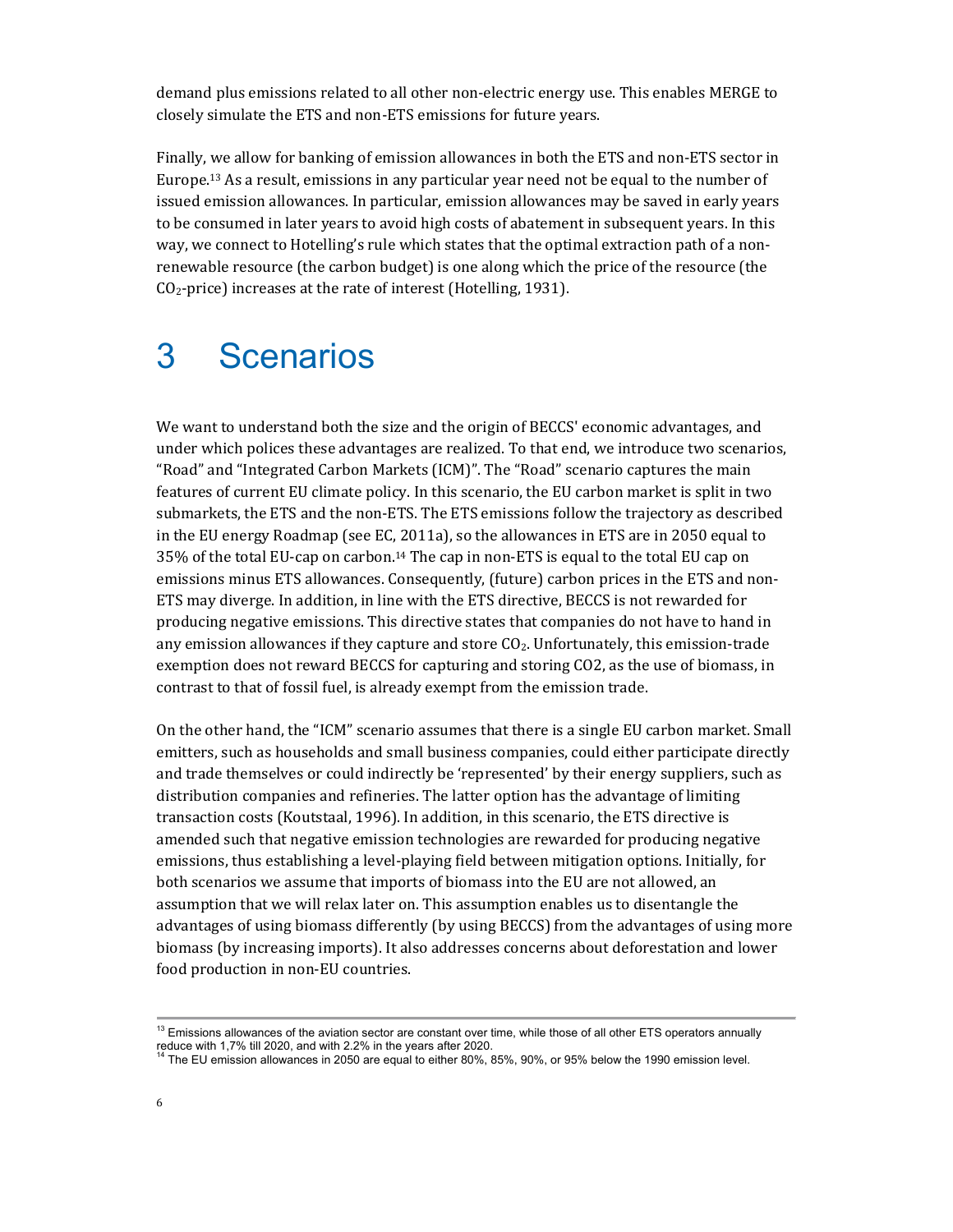By comparing the simulated GDP trajectories with the MERGE-model of the "ICM" and the "Road" scenarios, we get to understand the size of the macro-economic GDP gain from using BECCS. Recall that the "ICM" scenario assumes negative emission contributions by BECCS are rewarded and that there will be a uniform carbon price or integration of the ETS and non-ETS carbon markets. Contrary, the "Road" scenario assumes that BECCS negative emissions are not rewarded and that there is no integration of the two carbon markets. Also, we will better understand the origin of the gains by analyzing the outcomes for specific variables of the "ICM and "Road" scenarios. The most relevant variables are emissions, emission prices in both ETS and non-ETS, the use of electricity generation technologies, and fuels consumed for non-electric energy.

| Name                     | Label      | Description                                                   |
|--------------------------|------------|---------------------------------------------------------------|
| Business-As-Usual        | <b>BAU</b> | No Climate Policy                                             |
| Roadmap                  | Road       | EU Roadmap; BECCS not eligible to receive emission allowances |
| Integrated Carbon Market | <b>ICM</b> | BECCS eligible to receive emission allowances                 |
|                          |            |                                                               |

#### **Table 3.1 Climate Policy Scenarios**

Note: Emission allowances in 2050 in all scenarios are 80, 85, 90, or 95% lower than the emissions in 1990.<sup>15</sup>

The mitigation costs also depend on the prices of biomass. For example, a cap on biomass production will make biomass as one of the ingredients for liquid fuels for transport or for BECCS more expensive. And if biomass becomes more expensive, then this also holds for abatement. Regarding biomass supply, we assume that the sustainable production of biomass is capped at 150 EJ per year (see PBL, 2012). In the EU, the production of sustainable biomass is capped by the demand for biomass in the Business-As-Usual (BAU), which is equal to 9.6 EJ per year. For comparison, in EU (2016) the total demand for biomass increases up to around 11 EI per year in 2050.

Another crucial set of variables to understand the size of the mitigation costs are carbon prices in the rest-of-the-world (ROW) and international fuel supply prices. For example, a high level of the oil price makes it easier to substitute away from oil. In MERGE, the supply price of coal is constant as its supply is unlimited, while oil and gas supply prices increase as producers move from cheaper to more expensive "varieties" of gas and oil.<sup>16</sup> At the same time, carbon prices and energy prices interact with each other. For example, high carbon prices lower the global oil supply price. We assume carbon policies in the rest of the world generate a similar carbon price in the rest-of-the world as for Europe. Outside Europe, the emissions are fixed to the level as simulated in a scenario with a long-run target for atmospheric GHG concentrations of 550 ppm CO2 and a uniform carbon price in the world.<sup>17</sup>

<sup>&</sup>lt;sup>15</sup> As we move to more stringent emission reduction schemes in Europe, we also increase in those cases the emission reductions in the rest of the world. The percentage reduction from 80% to 95% reduces the cumulative budget in the rest of the world with 1-(100-95)/(100-80)% = 75%.<br><sup>16</sup> The cost of using non-crop biomass is constant, while crop-based-biomass is derived from a quadratic demand function.

<sup>&</sup>lt;sup>17</sup> Switching from an 80% emission reduction in Europe to a 95% emission reduction also leads to an extra emission reduction in ROW. The extra emissions reduction in 2050 in ROW in the 95% case is 5%. In this way, the marginal abatement cost difference in the "ICM" scenarios from 2050 onwards between Europe and ROW is kept to a minimum.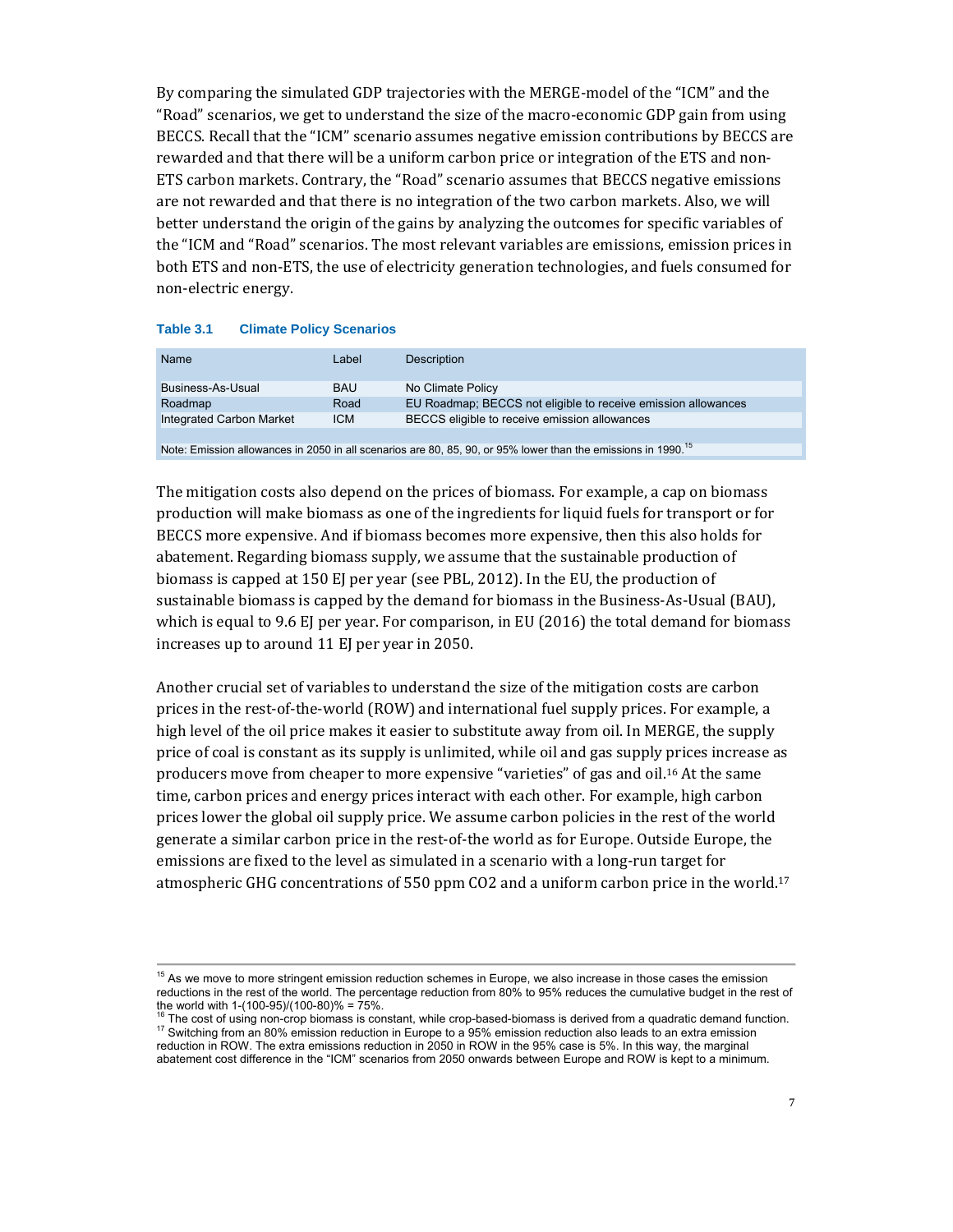# 4 ETS reform lowers costs

Section 4.1 illustrates the main point of the efficiency gains of the EU Energy Roadmap for the 80% emission reduction target when using BECCS. The negative emissions of BECCS alleviate the burden of expensive abatement options outside the ETS, which is illustrated to be more pronounced for emission reductions of 95%. Also is explained how much BECCS capacity is needed and how this affects electricity and non-electricity energy markets.

Section 4.2 argues that the substitution of bio-energy from non-ETS (biofuel blending of oil) to ETS (BECCS) generates efficiency gains of the EU energy Road map, and hardly impacts food prices or unsustainable land-use changes elsewhere in world. Also, this substitution leads to more fossil energy use in the non-ETS sectors, thus increasing air pollution. However, the deterioration of air pollution can be easily reduced by spending a small part of the economic gains of this substitution to catalytic filters.

### **4.1 ETS reform can avoid high-cost carbon measures in non-ETS**

We now start with trying to understand the size of the efficiency gains of BECCS. The GDP gain is summarized in Figure 4.1, which compares the total discounted GDP losses in the EU till 2050 of the two policy scenarios: "Road" and "ICM".<sup>18</sup>



#### **Figure 4.1 Discounted Abatement Costs (in trillions) in 80% case in two climate policy scenarios**

Source: MERGE simulations.

The climate policy costs in the "ICM" scenario can be seen to be lower than in the "Road" scenario by an amount of 273 bn euros according to the MERGE model. Intuitively, climate policy costs decline as BECCS' negative emissions enable the EU to defer some of the

 $18$  GDP losses are compared to the GDP of a scenario without any climate policy. The average discount rate is  $3\%$ .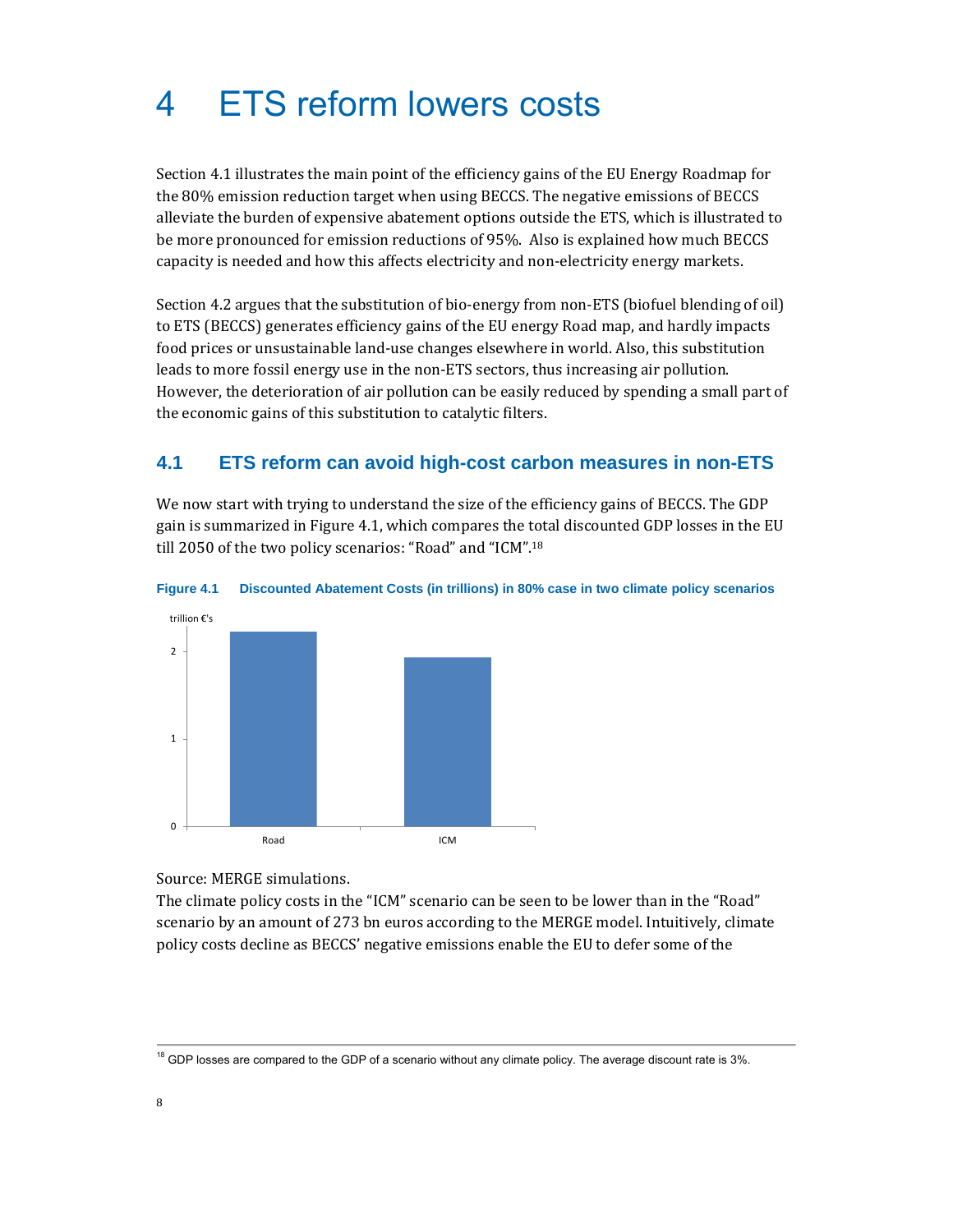expensive carbon mitigation options while sticking to the climate budget of the 80% emission reduction case.<sup>19</sup>

To better understand where this cost reduction comes from, Table 4.1 contains a detailed break-down of the contributing factors. Firstly, there are variables like the emissions in the BAU, and in the climate policy scenarios "Road" and "ICM". Secondly, there are variables explaining the discounted cost numbers, which are derived from estimating the yearly costs from the surface below a MACC, which can be approximated from the simulated data in the climate policy scenarios. For more details on the formulas used, we refer to Appendix A. Finally, there are variables transforming yearly costs to approximate the discounted costs of climate policy scenarios. These latter discounted costs turn out to be close to the simulated MERGE numbers for GDP.

| Table 4.1 | <b>Comparing direct costs and GDP losses till 2050</b> |  |  |  |  |  |  |
|-----------|--------------------------------------------------------|--|--|--|--|--|--|
|-----------|--------------------------------------------------------|--|--|--|--|--|--|

|      | Levels                          |                   |             |             |            |             |            |                                                                          |            | Changes (ICM - Road) |             |            |             |
|------|---------------------------------|-------------------|-------------|-------------|------------|-------------|------------|--------------------------------------------------------------------------|------------|----------------------|-------------|------------|-------------|
|      | Emissions in Gt CO <sub>2</sub> |                   |             |             |            |             |            | Prices $$/tCO2$<br>Emissions in Gt CO <sub>2</sub><br>Prices in $$/tCO2$ |            |                      |             |            |             |
|      |                                 |                   |             |             |            |             |            |                                                                          |            |                      |             |            |             |
|      | <b>BAU</b>                      |                   | <b>ROAD</b> |             | <b>ICM</b> |             | Road       |                                                                          | <b>ICM</b> |                      |             |            |             |
|      |                                 |                   |             |             |            |             |            |                                                                          |            |                      |             |            |             |
|      | <b>ETS</b>                      | NETS <sup>1</sup> | <b>ETS</b>  | <b>NETS</b> | <b>ETS</b> | <b>NETS</b> | <b>ETS</b> | <b>NETS</b>                                                              |            | <b>ETS</b>           | <b>NETS</b> | <b>ETS</b> | <b>NETS</b> |
|      |                                 |                   |             |             |            |             |            |                                                                          |            |                      |             |            |             |
| 2020 | 0,64                            | 0,81              | 0.34        | 0,70        | 0.43       | 0,73        | 31         | 90                                                                       | 38         | 0.09                 | 0,03        | 8          | $-52$       |
| 2030 | 0,95                            | 0,70              | 0.16        | 0,50        | 0,25       | 0,58        | 48         | 143                                                                      | 61         | 0.09                 | 0,08        | 12         | $-82$       |
| 2040 | 1,18                            | 0,64              | 0.16        | 0,30        | $-0,01$    | 0,49        | 75         | 222                                                                      | 94         | $-0,16$              | 0.19        | 19         | $-127$      |
| 2050 | 1,53                            | 0,68              | 0,10        | 0,20        | $-0.06$    | 0,51        | 114        | 337                                                                      | 144        | $-0,16$              | 0,32        | 29         | $-194$      |

| Changes in Cost (ICM - Road) |  |  |  |
|------------------------------|--|--|--|
|------------------------------|--|--|--|

|      |                  | over 10 years in bn $\epsilon^4$<br>Yearly in bn $\epsilon$ |           |            |             |        | bn $\epsilon$   |            |           |           |
|------|------------------|-------------------------------------------------------------|-----------|------------|-------------|--------|-----------------|------------|-----------|-----------|
|      |                  |                                                             |           |            |             |        |                 |            |           |           |
|      | ETS <sup>2</sup> | NETS <sup>3</sup>                                           | Period    | <b>ETS</b> | <b>NETS</b> | Sum    | DF <sup>5</sup> | Discounted | Period    | Cumulated |
|      |                  |                                                             |           |            |             |        |                 |            |           |           |
| 2020 | $-0.6$           | $-2.4$                                                      | 2010-2020 | $-3$       | $-12$       | $-15$  | 0,87            | $-13$      | 2010-2020 | $-13$     |
| 2030 | 2,2              | $-9,2$                                                      | 2020-2030 | 8          | $-58$       | $-50$  | 0,67            | $-34$      | 2010-2030 | $-47$     |
| 2040 | 17,6             | $-32.5$                                                     | 2030-2040 | 99         | $-209$      | $-109$ | 0,51            | $-58$      | 2010-2040 | $-105$    |
| 2050 | 32.4             | $-84.0$                                                     | 2040-2050 | 250        | $-582$      | $-332$ | 0,39            | $-134$     | 2010-2050 | $-239$    |
|      |                  |                                                             |           |            |             |        |                 |            |           |           |

Note: [1] NETS = non-ETS

[2] Yearly costs are equal to P<sub>ICM</sub>\*(EM<sub>BAU</sub> - EM<sub>ICM</sub>)/2 - P<sub>ROAD</sub>\*(EM<sub>BAU</sub> - EM<sub>ROAD</sub>)/2, see Appendix A illustrating this formula

[3] Yearly costs are equal to  ${\mathsf P}_{\mathsf{ROAD}}{}^\star(\mathsf{EM}_{\mathsf{ICM}}$  -  $\mathsf{EM}_{\mathsf{ROAD}})$  +  $({\mathsf P}_{\mathsf{ICM}}$  -  ${\mathsf P}_{\mathsf{ROAD}}{}^\star(\mathsf{EM}_{\mathsf{ICM}}$  -  $\mathsf{EM}_{\mathsf{ROAD}}{}^\star/2,$  see Appendix A illustrating this formula

[4] 10 years costs are equal to  $(Costs + Costs_{-1})/2*10$ 

 $\frac{1}{5}$ ] DF = (2-(1+mpc)/(1+g) )^10 \*DF-1.<sup>20</sup> For 2010-2050, the average annual discount factor approximates 3%

<sup>&</sup>lt;sup>19</sup> There are little economic gains involved when BECCS operators can only trade emission allowances with other ETS operators (thus no trading in emission rights between ETS and non-ETS operators). The reason is that BECCS cannot compete with, for example, wind-energy in ETS, but it can with many expensive abatement technologies in non-ETS.<br><sup>20</sup> With g the growth of the economy, mpc the marginal productivity of capital, and DF<sub>2015</sub>=1;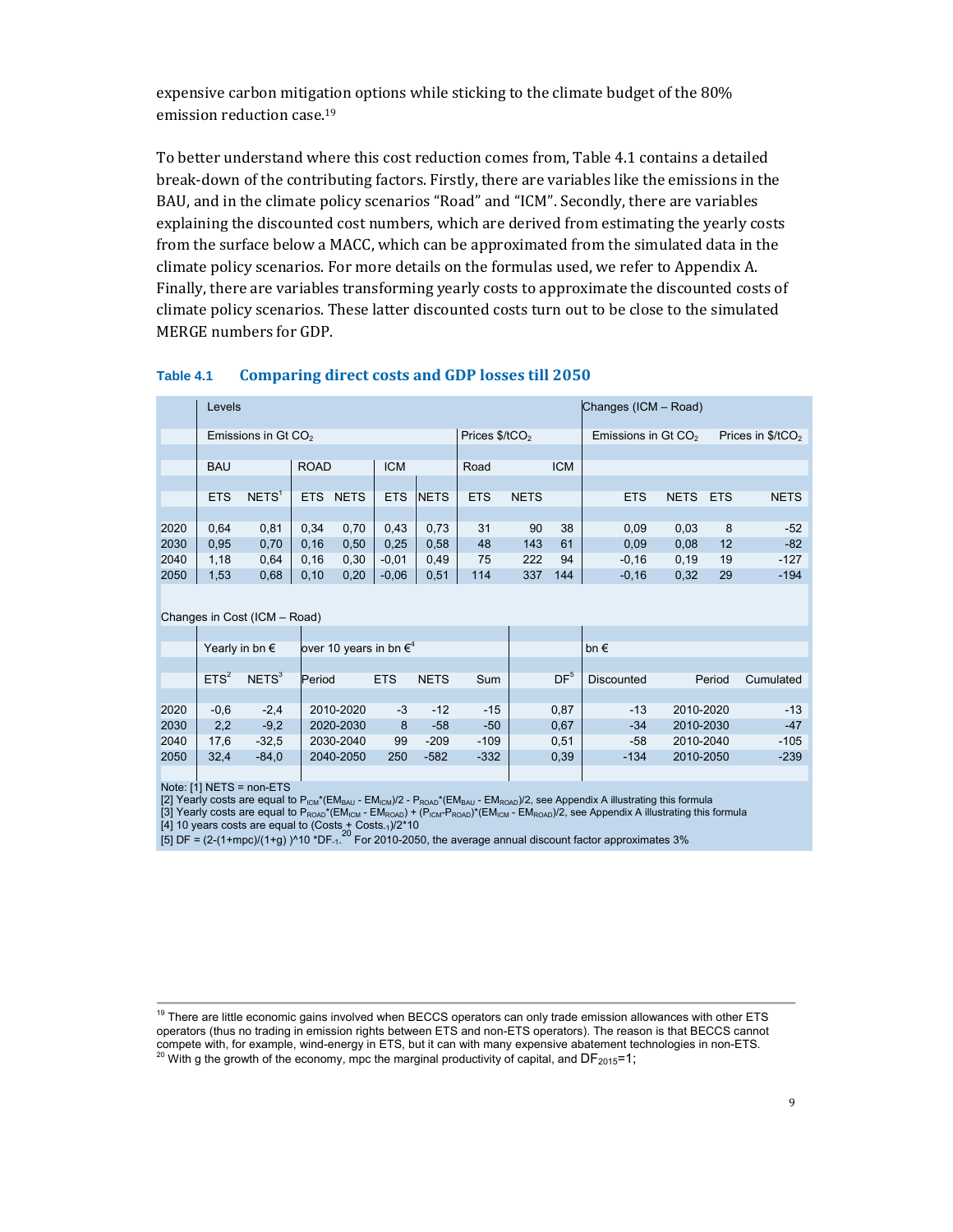The BAU we employ here characterizes EU's emissions and energy trends. The ETS emissions increase from  $0.6$  Gt C in 2020 to 1.5 Gt C in 2050, while the non-ETS emissions rise till 2030 but stabilize beyond 2030 at around 0,7 Gt C.<sup>21</sup> Emissions of the "Road" scenario decline steadily in non-ETS and rapidly in the ETS, hence the overall emissions decline rapidly till 2030 and more moderately in 2030-2050. The "Road" scenario is an early abatement scenario because of banking.

Contrary to the "Road" scenario, we see in the "ICM" scenario that ETS postpones early (costs of) abatement. Recall that the "ICM" scenario assumes one binding carbon budget applicable to the entire EU economy instead of two separate carbon budgets to the ETS and the non-ETS sectors. The negative ETS emissions induced by employing BECCS allows to more than double the non-ETS emissions in 2050 compared to the "Road" scenario, which makes very expensive abatement in non-ETS redundant.

The findings on emissions are also confirmed by the emission prices. The carbon price in ETS in the "Road" scenario equals  $31 \text{ €/tCO2}$  in 2020 and rises to  $114 \text{ €/tCO2}$  in 2050.<sup>22</sup> The relatively high level of 31  $\epsilon$ /tCO2 in 2020 confirms the above mentioned early action and banking. Likewise, the non-ETS carbon price in the "Road" scenario already starts at a relatively high level 90  $\epsilon$ /tCO2 in 2020, while it increases to 337  $\epsilon$ /tCO2 in 2050. So, the difference between the ETS and the non-ETS price in "Road" widens over time. The reason is that mitigation is (increasingly) scarce and expensive in non-ETS.<sup>23</sup> In the "ICM" scenario, the carbon price is uniform in all sectors by assumption. The uniform carbon price of the "ICM" scenario is higher than the ETS price of the "Road" scenario and lower than the non-ETS price of the "Road" scenario, because from all abatement options in ETS, BECCS is a relatively expensive abatement option, but it is much cheaper than the even more expensive abatement options in the non-ETS sector. $24$ 

The economic gains from BECCS depend on the changes in emissions and emission prices in ETS and non-ETS in the two policy scenarios. The direct annual change in yearly costs can be estimated for the "ICM" compared to the "Road" scenario, and is measured by the surfaces below a MACC. Appendix A explains in more details how these differences in yearly costs are calculated. These yearly cost differences are transformed to decadal costs, which can be discounted and accumulated over the entire 2020-2050 period.

So for ETS, we can see in 2020 in the "ICM" scenario that the costs decrease with 0.6 bn  $\epsilon$ , while after 2020 the costs increase to 32 bn  $\epsilon$  per year in 2050. Likewise, we see that the

 $21$  The simulated BAU emissions are based on a 'no climate policy' scenario that serves as a regional benchmark when measuring the costs of carbon abatement in a climate policy scenario (Blanford et al., 2015). It makes the regional cost estimates comparable as opposed to BAU's including region-specific climate ambitions or current policy plans.

<sup>&</sup>lt;sup>22</sup> All CO<sub>2</sub> prices in this paper are based on the HCIP inflation index, converted into 2015 prices.<br><sup>23</sup> Non-ETS mitigation is limited to biofuel-blending, fuel switching, CCS, and energy savings. On the other end, in there are much more large-scale (near)-zero-carbon producing cheaper technologies such as wind-energy, biomass, solar-

energy, and fossil-fuel based power plants with CCS.<br><sup>24</sup> A sensitivity case to the "ICM" scenario confirms that BECCS is the abatement option to compete with non-ETS abatement measures. The sensitivity case does not grant BECCS negative emissions. Not surprisingly, the reallocation of resources compared to the "Road" scenario is very modest, and hence the uniform carbon price is only slightly lower than the non-ETS price of the "Road" scenario. The reason for the modest change is that ETS emissions in the "Road" scenario are almost zero by 2050, and therefore only little additional abatement is feasible.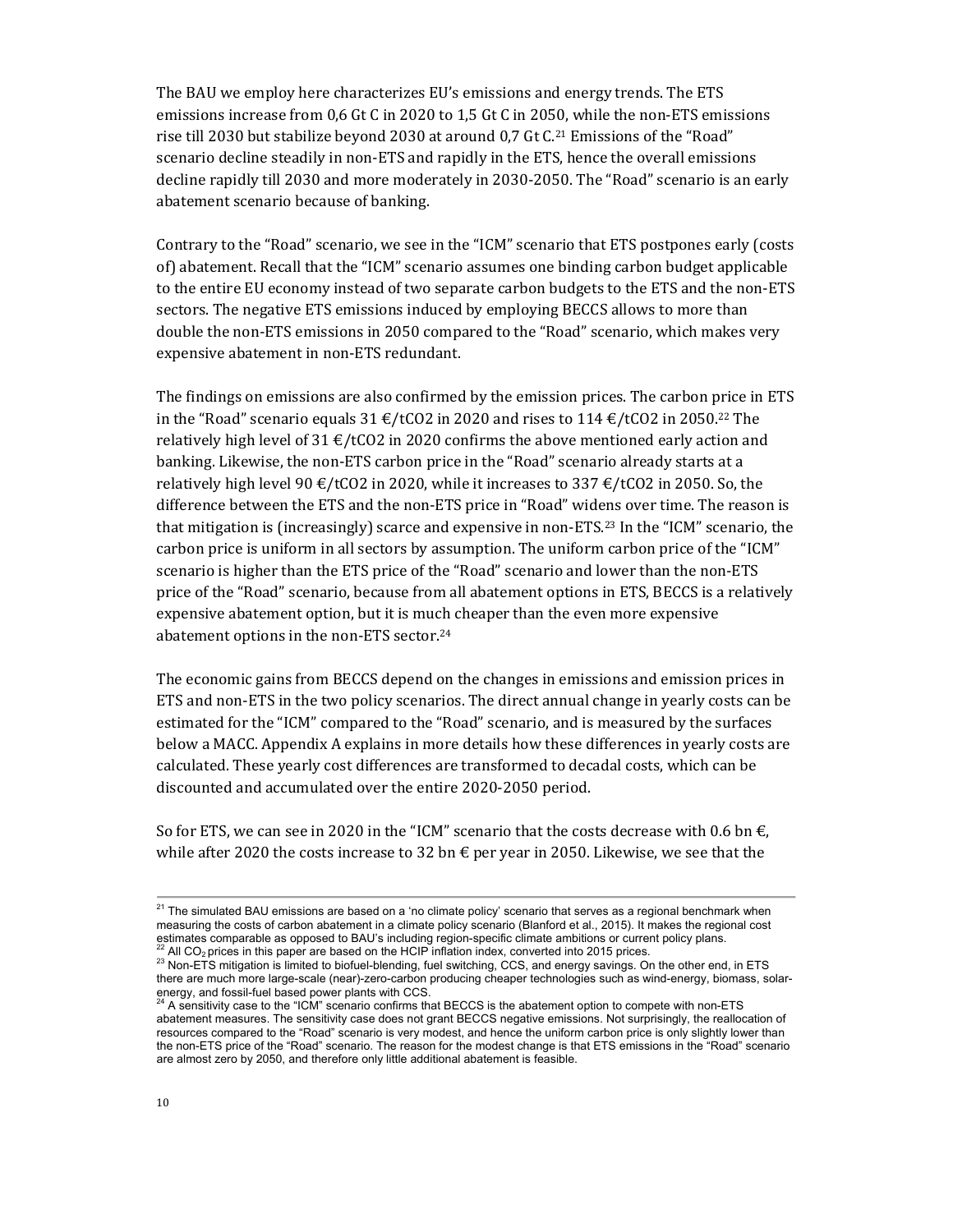abatement costs in non-ETS in 2050 decline to 84 bn  $\epsilon$  per year. The next three columns show the decadal costs for ETS and non-ETS and the sum of the two sectors. It can be seen that for the entire 2040-2050 period the cost reductions are equal to 332 bn  $\epsilon$ , which translates to a discounted flow of 134 bn  $\epsilon$ . The accumulated discounted gain accrues to 239 bn  $\epsilon$ , which is slightly lower than the accumulated GDP gains of 273 bn  $\epsilon$  simulated by MERGE (Figure 4.1).

We continue with the simulated GDP results of MERGE. The advantage of BECCS becomes much greater at more ambitious targets, because those targets require much more (expensive) measures in the "Road" scenario. The carbon price in non-ETS in the "Road" scenario can be seen to increase to 1000  $\epsilon$ /tCO<sub>2</sub>eq. in the 85% case and more than 1800  $\epsilon$ /tCO<sub>2</sub>eq. in the stricter cases (right-panel of Figure 2). BECCS allows to avoid these more expensive non-ETS measures. The opportunity to avoid the really high long-term carbon prices at more ambitious emission targets of 85%, 90%, and 95% explains the much higher GDP gains of 1, 3, and 8 bn  $\epsilon$  (left panel of Figure 4.2). Finally, the ETS carbon prices in the "ICM" scenarios are only moderately affected by the stringency of the emission target.<sup>25</sup>





The advantage of BECCS is much lower if there are two separate prices on the non-ETS and ETS carbon markets. If two separate carbon prices remain, then the economic gains from allowing the negative emissions of BECCS to be used only in ETS in the  $80\%$ ,  $85\%$ ,  $90\%$ , and 95% case are only a fraction of the earlier (standard) gain (less than  $1\%$ ).<sup>26</sup> However, if we want to realize the advantages of BECCS in the "ICM" scenario, it is important that investments in BECCS start immediately (Figure 4.3).<sup>27</sup> For example, in the 80% case, it

 $25$  The economy-wide carbon price in 2050 in the "ICM" scenario in the 95% case is 50% higher than in the 85% case. However, This price increase would be 14% higher in a scenario with trade in biomass for BECCS.

<sup>26</sup> The discounted GDP losses in the "Road" scenario are equal to 0.28% and 1,33% in the 80% and 95% case, respectively. In the "ICM" scenarios these losses decline to 0,24% and 0,31%. In the "ICM" variants in which we also restrict air pollution of the "Road" scenario as an upperbound, then the discounted GDP losses increase a little compared to the "ICM" scenario. These losses are equal 0,24% and 0,32% in the 80% case and the 95% case, respectively. Thus, these extra losses incurred from air pollution policy are less than 1% of the gain when switching from the "Road" scenario to the standard "ICM" scenario.

This does not rely on whether or not there is trade in biomass for BECCS. Later we will show that the global demand for biomass declines. Partly this is driven by the argument that in Europe biofuels (lower emissions of fossil fuels in nonelectric energy markets) become obsolete once it is reallocated to BECCS.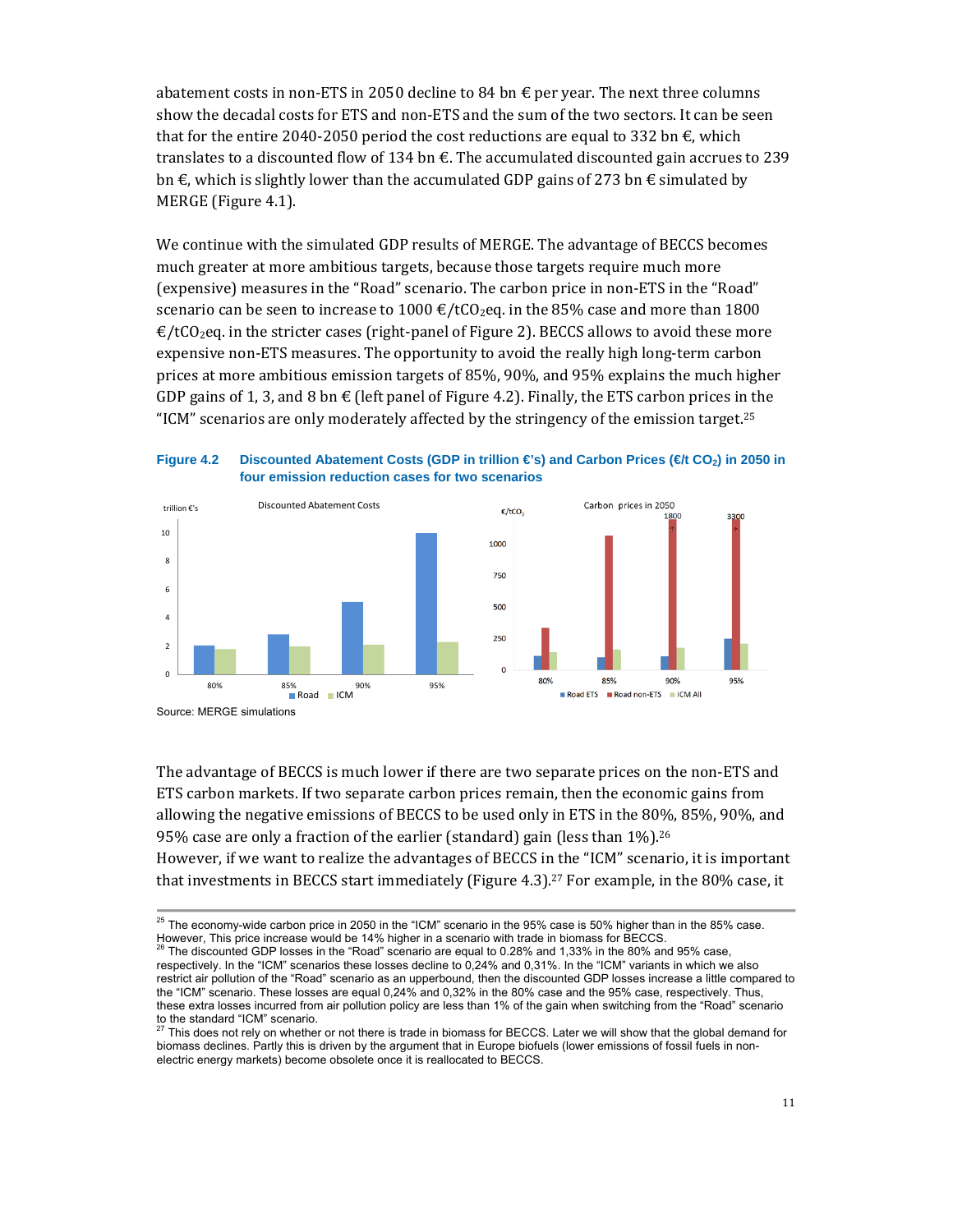would require a European production capacity of close to 10 GW by 2020 and nearly 50 GW by 2030. And for a target of 95%, this would be 25 and 85 GW, respectively. In our simulations, BECCS' optimal capacity is independent of the emission target and increases to around 120 GW by 2050.<sup>28</sup>



**Figure 4.3 BECCS capacity investments in four emission reduction variants in the "ICM" scenario** 

Investments in BECCS are needed in 2020 and 2030, because it will take some time for the infrastructure around those plants to be completed. This, for example, concerns the local supply of biomass, the time required to obtain permits, construction of the plants, development of local expertise, and the infrastructure for the  $CO<sub>2</sub>$  storage itself. If the initial investments are not made until 2040 or 2050, it would take until 2070 or 2080 before capacity levels would be sufficient.<sup>29</sup>

We stress that these figures are not based on our assumptions regarding the cost of expensive measures, such as electric vehicles and energy-neutral housing. For the costs of these expensive measures lie far above the 'strike price' of  $115 \text{ } \text{\textsterling}$ /tCO<sub>2</sub> at which BECCS becomes interesting. This strike price is also considerably lower than the 2050  $CO<sub>2</sub>$ -prices published by the EC for their 80%-reduction target, which stand at 265 and 350  $\epsilon$ /tCO<sub>2</sub> (see Table 37 in EC, 2011b). According to these prices, it would pay to invest in BECCS.

Now, we will further deepen our understanding of the effects of BECCS by linking the changes brought about by BECCS to the energy system in terms of its inputs (biomass) and outputs (electricity, increased carbon budget). First, BECCS increases the carbon budget, as its negative emissions may offset additional carbon emissions from fossil fuels without jeopardizing the overall emission target. For example, BECCS' negative emissions may offset emissions from coal-fired power plants (with or without CCS), from the direct use of gas for heating and industrial purposes, and from the use of fossil liquids in transport. We will refer to this as the 'carbon effect'. Secondly, the biomass used by BECCS is no longer available as an

<sup>&</sup>lt;sup>28</sup> This is 12% of the EU electricity production. In a scenario that also assumes trade in biomass for BECCS the capacity of BECCS in 2050 increases to 200GW (20% of total electricity production).<br><sup>29</sup> The same argument also applies to investments in other new technologies, such as wind and solar energy.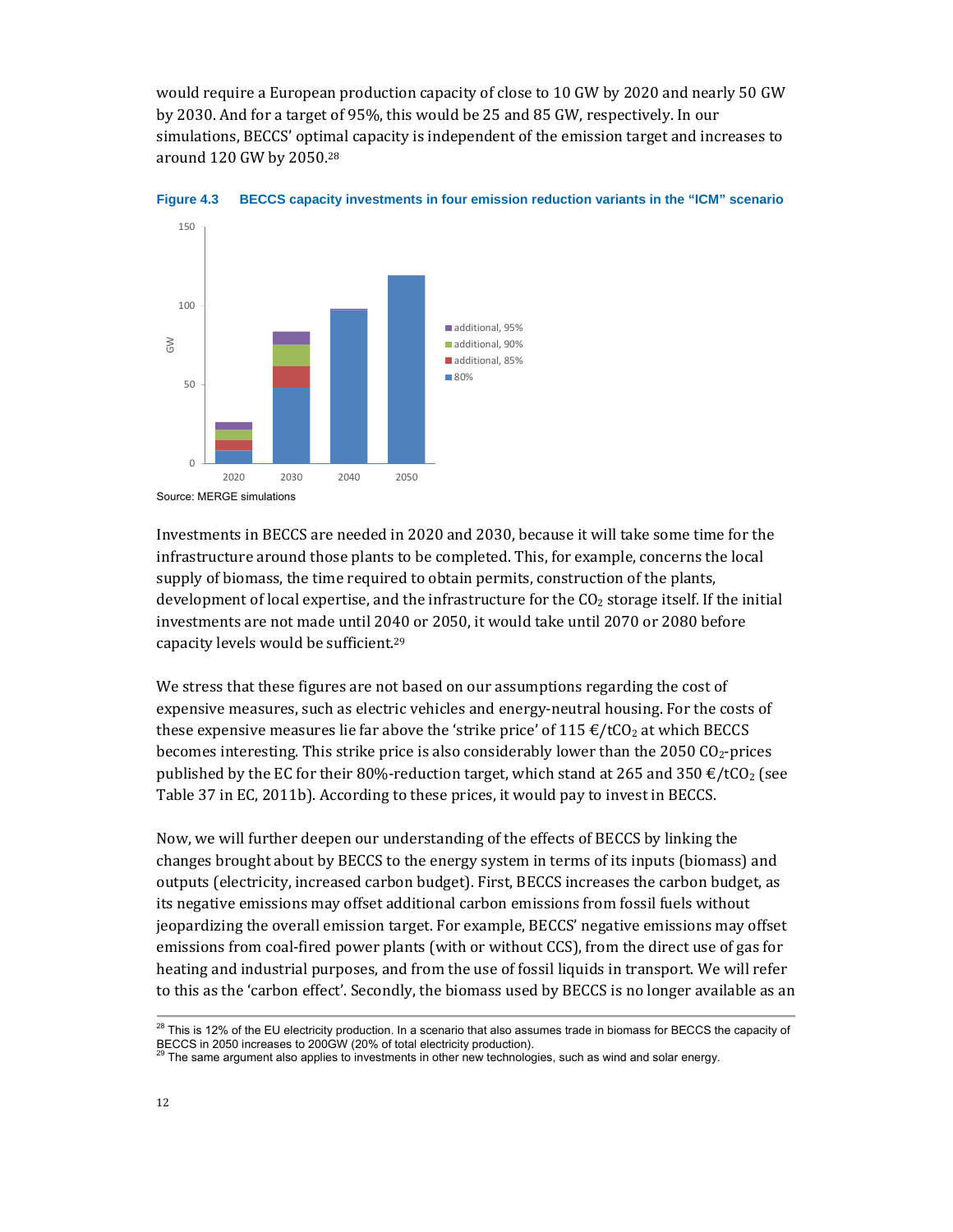input in the production of liquid fuels (biofuels). Hence, the users of these biofuels must switch to alternative energy sources. We will refer to this as the 'input effect'. Finally, increases in the electricity produced by BECCS will decrease the electricity production from other technologies, such as wind, IGCC-CCS and nuclear. We will refer to this as the 'substitution effect'.



**Figure 4.4 Carbon effect in 2010-2050 in the "ICM" scenarios for the 80% and the 95% emission reduction case** 

Source: MERGE simulations.9

Figure 4.4 summarizes the 'carbon effect' in the period 2010-2050 by comparing the issued emission rights (in GtC) in that period to non-ETS in the "Road" scenario and the negative emissions produced by BECCS in the "ICM" scenario for the two emission reduction cases.<sup>30</sup> Indeed, we can see that the 'carbon effect' substantially increases the carbon budget for nonelectric energy, i.e. with about  $15\%$  and one third in the 80% and 95% case, respectively.<sup>31</sup>

Next, we move to the impact from BECCS on non-electric energy markets. We illustrate the 'input effect' on non-electric energy use  $(Figure 4.5)$  by showing the main fuels used here in 2050 in both the  $80\%$  and  $95\%$  cases in the "Road" and "ICM" scenarios.<sup>32</sup>

Recall that in "Road" in the 80% case, the non-ETS carbon price increases to 337  $\epsilon$ /tCO<sub>2</sub> in 2050. This price also increases the price of consumption, which in turn reduces demand. $33$ But next to these savings, the carbon price decarbonizes non-electric fuel demand. Firstly, the biofuels penetrate the non-ETS market as they combine with Conventional Oil on the liquid fuel market. Secondly, the carbon-free gaseous fuel hydrogen gets a market share,

expensive measures in 2050, because in that year carbon price is extremely high. The not cumulated carbon effect in the 80% case in 2050 is twice the non-ETS carbon budget in 2050 and increases eightfold in the 95% case.

<sup>&</sup>lt;sup>30</sup> There are two changes in the assumptions of the "ICM" scenario compared to the "Road" scenario. BECCS negative emission contributions are granted and there is one uniform carbon price. Nevertheless, we can still compare the targets of the "Road" scenario and the negative emissions of BECCS in the "ICM" scenario, because separately changing these assumptions does have a little impact in addition to the "Road" scenario, see footnote 22 and the remark below Figure 2.<br><sup>31</sup> However, it most likely pays to use this expansion of the carbon budget of the whole 2010-2050 p

<sup>&</sup>lt;sup>32</sup> The MERGE model does not explicitly model heating. In this paper, non-electric energy includes the direct energy use for transport, industrial production, and heating.<br><sup>33</sup> in the next 40 years energy savings are approximately 35%.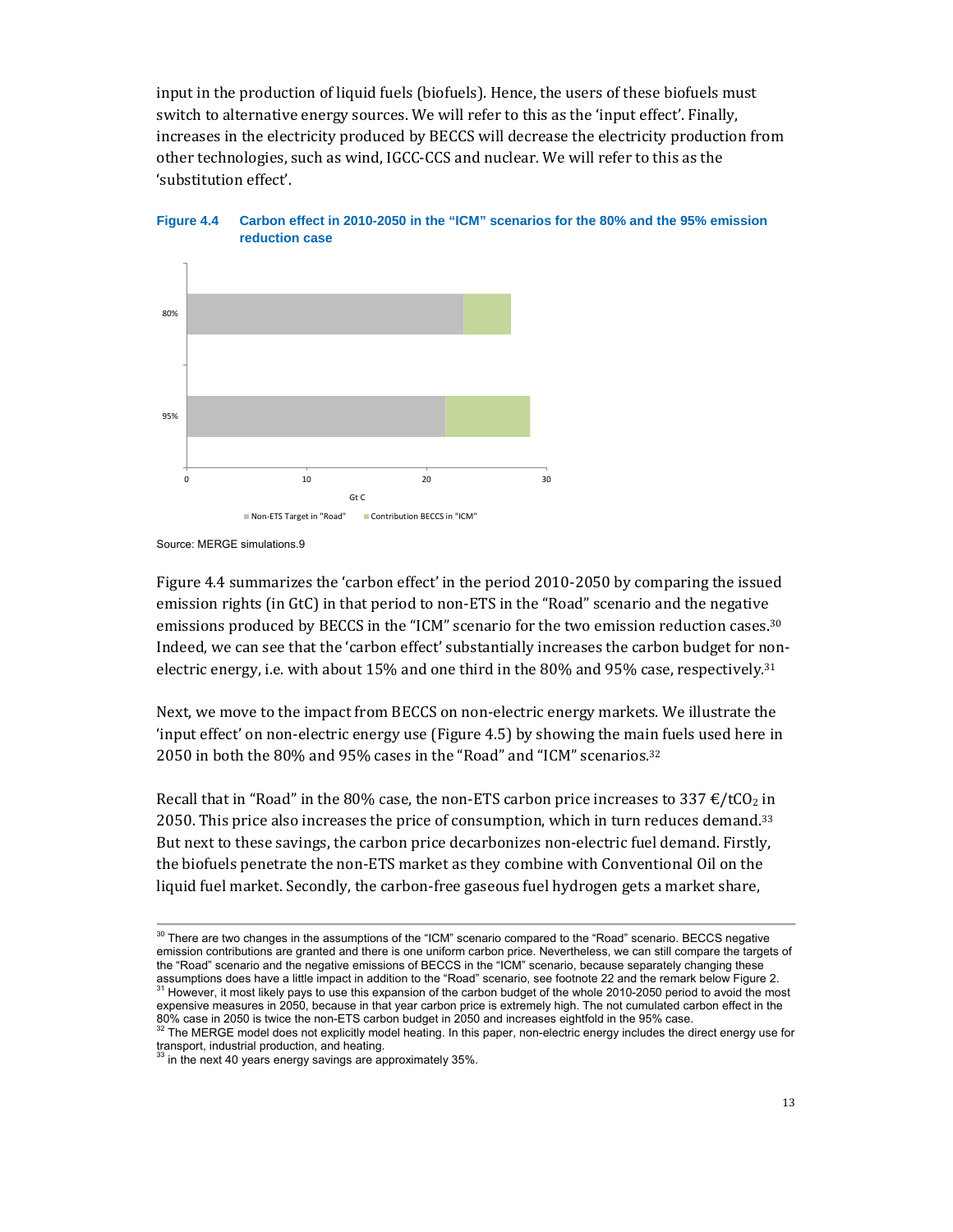which is produced by the gasification turbines of "Coal-CCS". Finally, the direct use of coal for heating and industrial processes- is tackled with CCS.

However, the carbon price in the "ICM" scenario is more than 50% lower (144  $\epsilon$ /tCO<sub>2</sub>) than in the "Road" scenario. The consequence is that the need to implement energy savings becomes less important, which in turn increases the total non-electric energy consumption with 25%. Also, there are no biofuels, as BECCS now absorbs the demand for biomass. The supply gap – the total non-electric energy demand increase plus the reduction in biofuels in the "ICM" compared to the "Road" scenario - equals  $11,8$  EJ. The increase in the demand in non-electric energy contributes for 59% to this supply gap while the rest comes from the reduction in biofuels. This supply gap is filled by gas, non-conventional oil (coal-to-liquids), and an increase of the demand for coal and conventional oil.<sup>34</sup>



**Figure 4.5 Non-Electric Energy demand in 2050 in two emission reduction scenarios** 

Source: MERGE simulations

In the "Road" scenario of the more restrictive 95% case there is even more need for energy savings and decarbonisation as non-ETS carbon prices increases to more than  $3000 \in \text{/tCO}_2$ . Now the very expensive backstop enters the market. Also there is much less hydrogen (compared to the 80% case), which is now produced by electrolysis as the alternative to IGCC-CCS, which produces too much emissions that do not fit with the stringent carbon budget. 

However, if we consider the "ICM" scenario, then we observe that BECCS creates a supply gap by lowering energy savings and the biomass reallocation to BECCS. The supply gap is now equal to 11,7 EJ, of which 68% can be attributed to the increase of demand of nonelectric energy while 32% comes from the demand reduction of biofuels. This supply gap is filled with coal and gas, while there is also even more hydrogen demand (substitute of the carbon-intensive non-conventional oil). The hydrogen can increase as BECCS provides sufficient negative emissions to compensate the emissions by IGCC-CCS.

<sup>&</sup>lt;sup>34</sup> We will show later that there are some air pollutions damages involved with the expansion of fossil fuels, which can be cheaply tackled through air policies.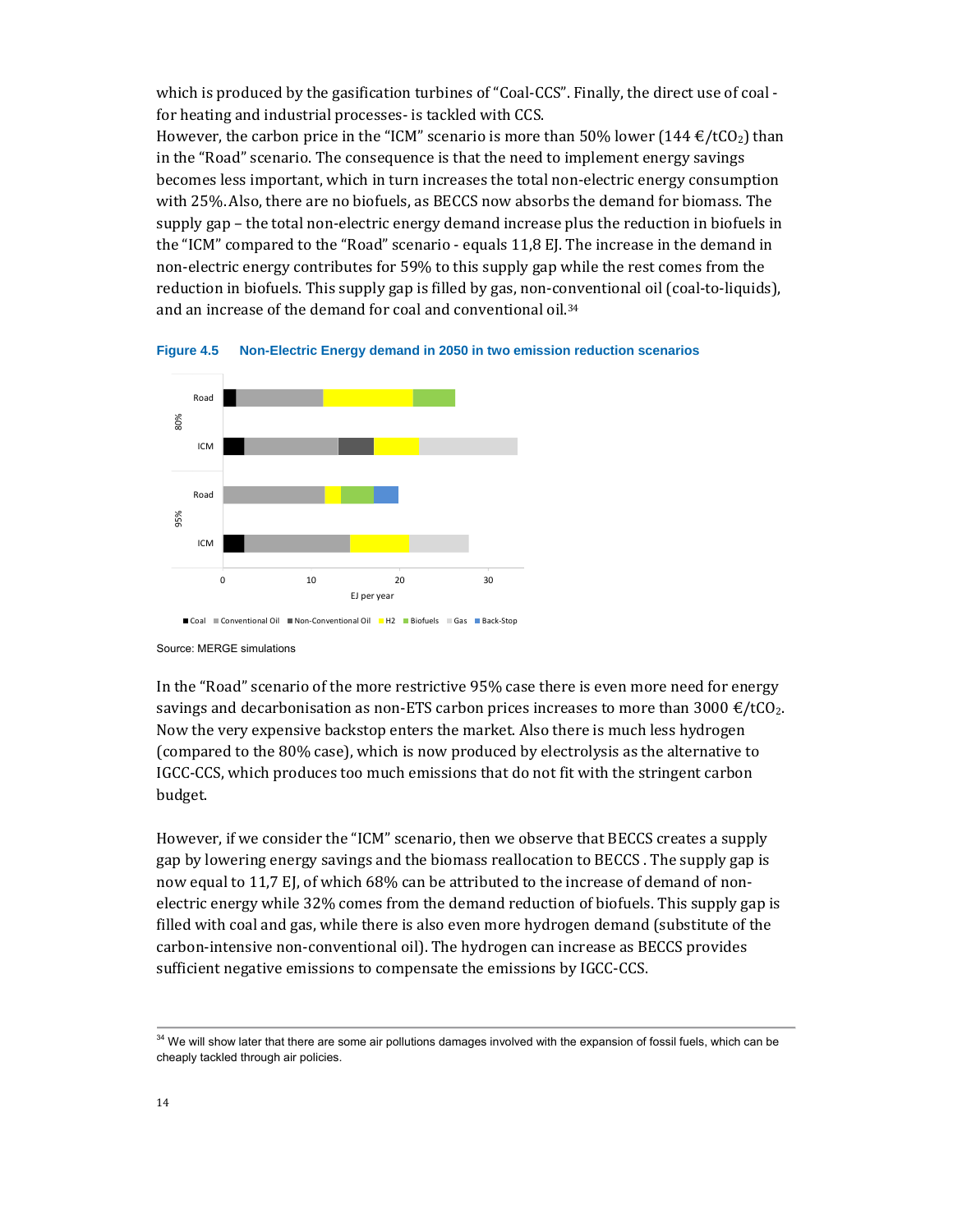### Subsequently, we move to the 'substitution effect'. This comprises the penetration of BECCS in electricity generation substituting all other technologies, including  $IGCC$ -CCS (Figure 4.6). **Figure 4.6 Production of Electric Energy in 2050 in the "Road" and the "ICM" scenarios for both the 80% and the 95% emission reduction case**



Source: MERGE simulations.

In 2050, in the 80% emission reduction case in the "Road" scenario, wind-energy accounts for approximately 30% of the electricity production. Wind contributes mainly to low-load hours and there are some spills (see Appendix B for more details on dispatch). IGCC-CCS serves as a back-up for wind-energy, while it produces hydrogen when wind turbines do produce electricity. There is a direct advantage producing hydrogen, because it substantially improves the load factor of this type of power plant (see also Blanford et al., 2015). Moreover, producing hydrogen is economically attractive as this zero-carbon fuel substitutes the non-zero-carbon liquid fuels, while it also avoids the cost of importing oil and biofuels on liquid fuel markets. Nuclear accounts for 10% of production while also serving as back-up to wind-energy options. Finally, "other" is almost fixed.

In the "ICM" scenario in the 80% emission reduction case, BECCS accounts for around 10%, thus driving down the ETS emissions while allowing to expand on non-ETS emissions. BECCS substitutes zero or near-zero carbon technologies such as wind-energy, "IGCC-CCS" and nuclear power.<sup>35</sup> BECCS substitutes in the 80% case both for nuclear and IGCC-CCS, which also lowers their back-up role to the high penetration of wind-energy capacity.

However, in the 95% emission reduction case the extra abatement requirement. i.e. 15 percentage points less emission allowances in 2050 - reduces also the potential of IGCC-CCS because of its residual emissions.<sup>36</sup> In the "Road" scenario, nuclear and wind-energy then account for 85% of the electricity production. Wind dominates not just the low-load hour time segments (with 20% spills in the lowest-load time segment), but also the medium-load hour time segments. The excess supply of wind-electricity is now used for electrolysis to produce hydrogen (see Appendix B). The extra "Generation III" nuclear capacity already

<sup>&</sup>lt;sup>35</sup> Also, BECCS lowers electricity demand, because electric transport vanishes as BECCS enables to expand the emissions from other half sources. In 2050, in the "Road" scenarios, electric driving accounts for 3% of the total electricity generation. In the "ICM" scenarios, the demand for electric energy by private transport declines with 75%.<br><sup>36</sup> The IGGC-CCS technology exhibits a 90% lower emission coefficient than the current coal-fired power plants.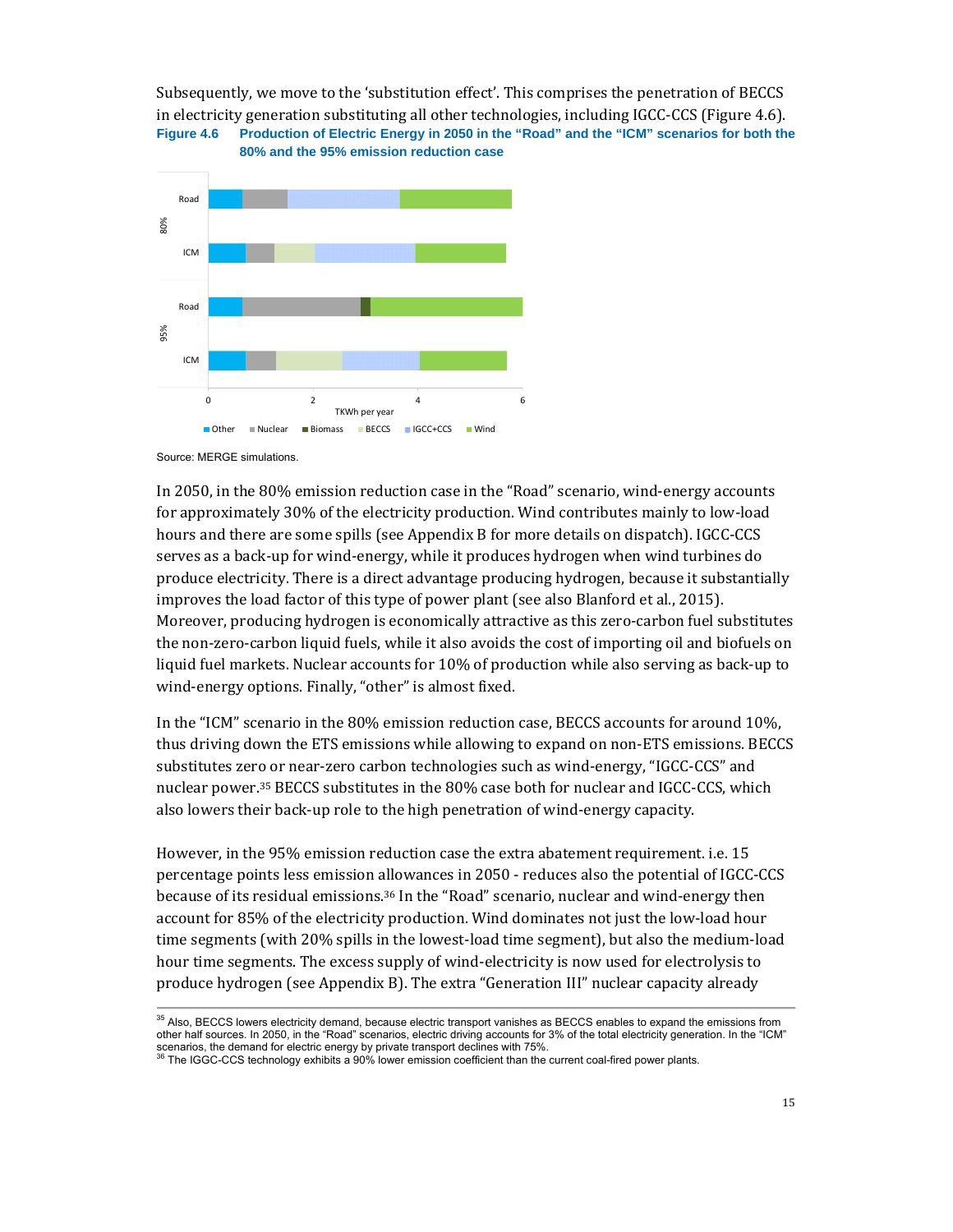kicks in by 2020. In this case a small portion of electric production comes from biomass without CCS, because it is cheaper than BECCS and the negative emission contributions are not granted in this scenario.

In the  $95\%$  emission reduction case in the "ICM" scenario, we see BECCS increase up to  $20\%$ of production, which is twice as much as in the 80% emission reduction case. IGCC-CCS can exist next to BECCS and can also serve again as back-up to wind-energy. The electricity production by IGCC-CCS is less than compared to the  $80\%$  emission reduction case because the small amount of emissions still absorbs large bulks of the very small carbon budget.

### **4.2 Other concerns of BECCS**

Above, we demonstrated that from an economic point of view the use of BECCS has great advantages. As a result, biomass demand might increase substantially in order to supply BECCS. This might, in turn, increase imports of biomass into Europe, thus restricting the availability of land for food production outside Europe. Poorer countries may be particularly affected, and the increase in the demand for biomass may also lead to further deforestation.<sup>37</sup>

But in the "Road" scenario, total biomass production in the EU will be around 9.6 EJ of biomass by 2050.<sup>38</sup> If the EU allows BECCS as in the "ICM" scenarios, the total import of biomass will be around 0.8 EJ under an 80% reduction target and 7.6 EJ under a 95% target. Depending on the required target, this would bring total biomass use by 2050 to 10.4 EJ and 17.2 EJ, respectively.

Rather surprisingly, the imported biomass by the EU would cause global demand for biomass to decrease, instead of increase (Figure 4.7).<sup>39</sup> The reason is that the demand for biomass in BECCS makes energy less scarce, because it increases the carbon budget. On the one hand, the demand for biomass increases because of BECCS. But on the other hand, the increase of the carbon budget allows for more fossil energy use, which in turn lowers the demand for renewable energy, and thus also for biomass. The net impact is a decline in the demand for biomass. 

Roughly speaking, the use of 1 EJ of unconverted biomass in a BECCS power plant results in around 0.3 EJ of electricity. Additionally, the storage of 0.9 billion tonnes of  $CO<sub>2</sub>$  allows the use of fossil fuels and resources in the petrochemical industry to increase by  $0.7-1.1$  EJ, respectively.<sup>40</sup> Thus, in total, using 1 EJ of biomass in BECCS power plants, results in 1.0-1.4 EJ of energy.

<sup>&</sup>lt;sup>37</sup> See the Dutch Sustainable Biomass Commission (2015), Dutch House of Representatives (2014).<br><sup>38</sup> If the EU does not allow biomass-imports, then land-use patterns in Asia, Africa and South America are unaffected.

 $39$  This also holds for a scenario in which the annual global availability of sustainable biomass is limited to 100 EJ instead of 150 EJ. Also, the global demand of global biomass in "100" lowers by using BECCS. Thus, no additional agricultural land is required when using BECCS.<br><sup>40</sup> Indirect emissions released during the production of fossil fuel strongly determine the additional amount of fossil fuel that

can be used on the basis of additional emission allowances. Unconventional oil (e.g. shale oil, tar sands and gas to liquids) and synthetic oil (e.g. gas to liquids and coal to liquids) have more indirect emissions than the currently more common light crude oil (Brandt and Farell, 2007). A certain amount of these indirect emissions, however, could be captured by using CCS technology during the production process.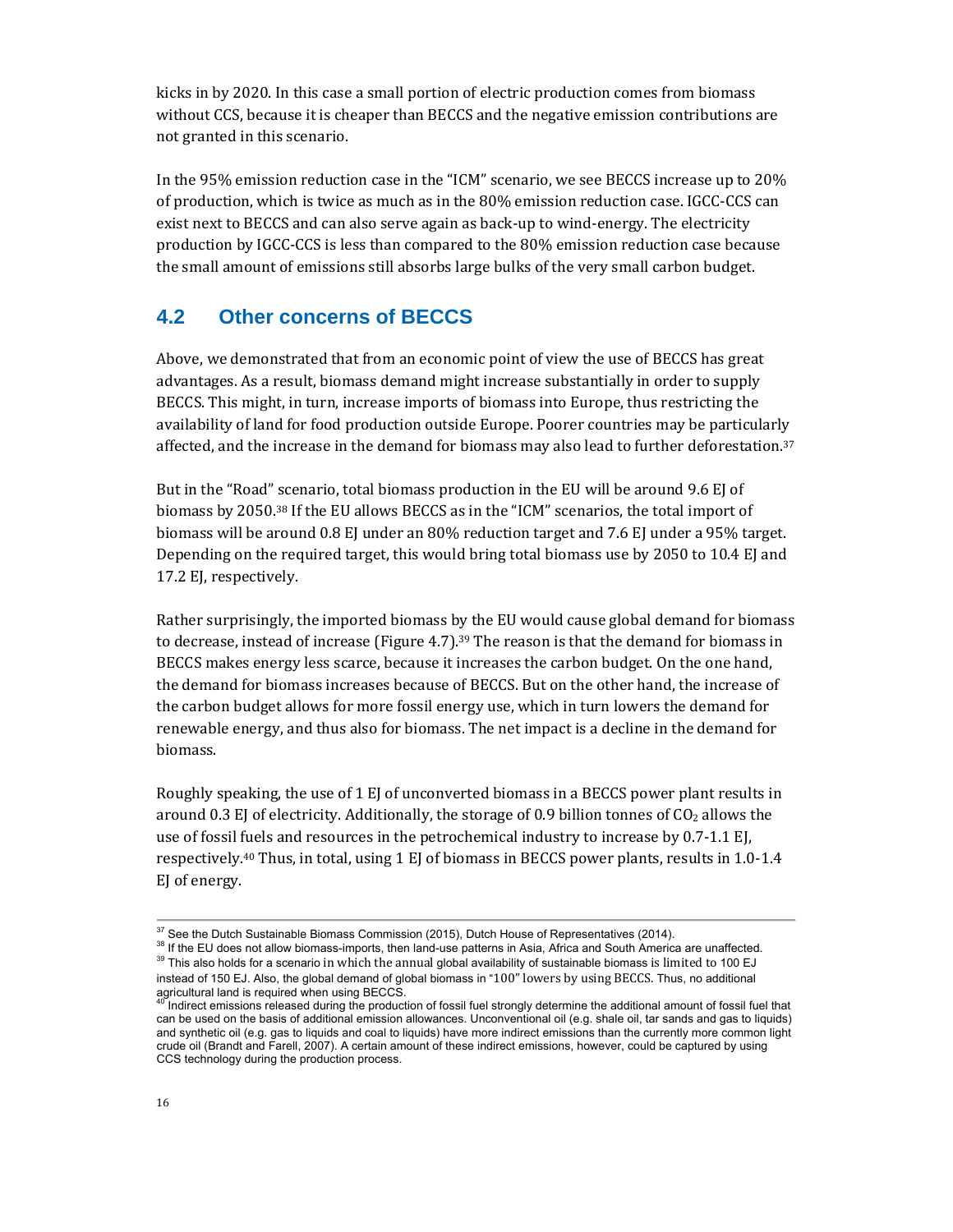

#### **Figure 4.7 Global Demand for Biomass in 2050 in the "ICM" scenario with and without trade in Biomass for Electricity Generation**

In contrast, in the "Road" scenario without BECCS, the use of  $1 \text{ EJ}$  of unconverted biomass provides about 0.5 EJ of biofuel or resources for the petrochemical industry. Thus, the use of BECCS in the "ICM" scenario results in a net energy gain of around 0.5 to 0.8 EJ. Note that the increased use of fossil energy will not lead to higher  $CO<sub>2</sub>$  emissions since the increased emissions from fossil energy are counterbalanced by lower (negative) emissions from biomass. On balance, this would make  $CO<sub>2</sub>$  emission levels more or less constant, by 2050.<sup>41</sup> The increased availability of fossil energy also means that the use of BECCS will not lead to shortages in high-value resources and fuels in the petrochemical, aviation and heavy transport industries. Quite the contrary, it would alleviate such shortages.

Another concern on BECCS is that the negative emissions from BECCS will decrease the need to reduce the use of fossil fuels, which may have a negative impact on air quality. Thus, in the "Road" scenario without BECCS, the average exposure of humans to particulate matter in the EU would decline by approximately 60% by 2050 under an 80% emission reduction target and by 70% under a 95% emission reduction target (Figure 4.8).<sup>42</sup> And indeed, in the "ICM" scenario with BECCS this decrease is limited to about 50%. This would mean that the air quality in 2050 would even not comply with the EU air quality target for 2030.43 However, the EU can quite easily comply with the 2030 air quality standards by taking additional measures.<sup>44</sup> The costs of such measures would be less than 1% of the increase in welfare created by using BECCS. Therefore, using biomass in this way remains a very attractive option, also from a societal perspective.

<sup>41</sup> Using BECCS even slightly increases the CO<sub>2</sub> emissions by 2050 due to banking.<br><sup>42</sup> This is the average exposure of the total EU population over an entire year, in both rural and urban areas. It is lower than the measured concentration levels in so-called hotspot areas. In 2010, this average exposure was equal to 10  $\mu$ g/m<sup>3</sup>. The 2030 EU target equals approximately 4  $\mu$ g/m<sup>3</sup>. For futher details, see Bollen (2016). 2030 EU target equals approximately 4 μg/m<sup>3</sup>. For futher details, see Bollen (2016).<br><sup>43</sup> For 2030 onwards, EU policy is assumed to limit the average exposure to particulate matter to around 4 μg/m<sup>3</sup>, due to

the national emission ceilings for SO<sub>2</sub> (sulfur), NO<sub>x</sub> (nitrogen), NH<sub>3</sub> (ammonia), and PM<sub>2.5</sub> (particular matter).<br><sup>44</sup> This, among other things, concerns end-of-pipe measures, such as filters, but also shifts in the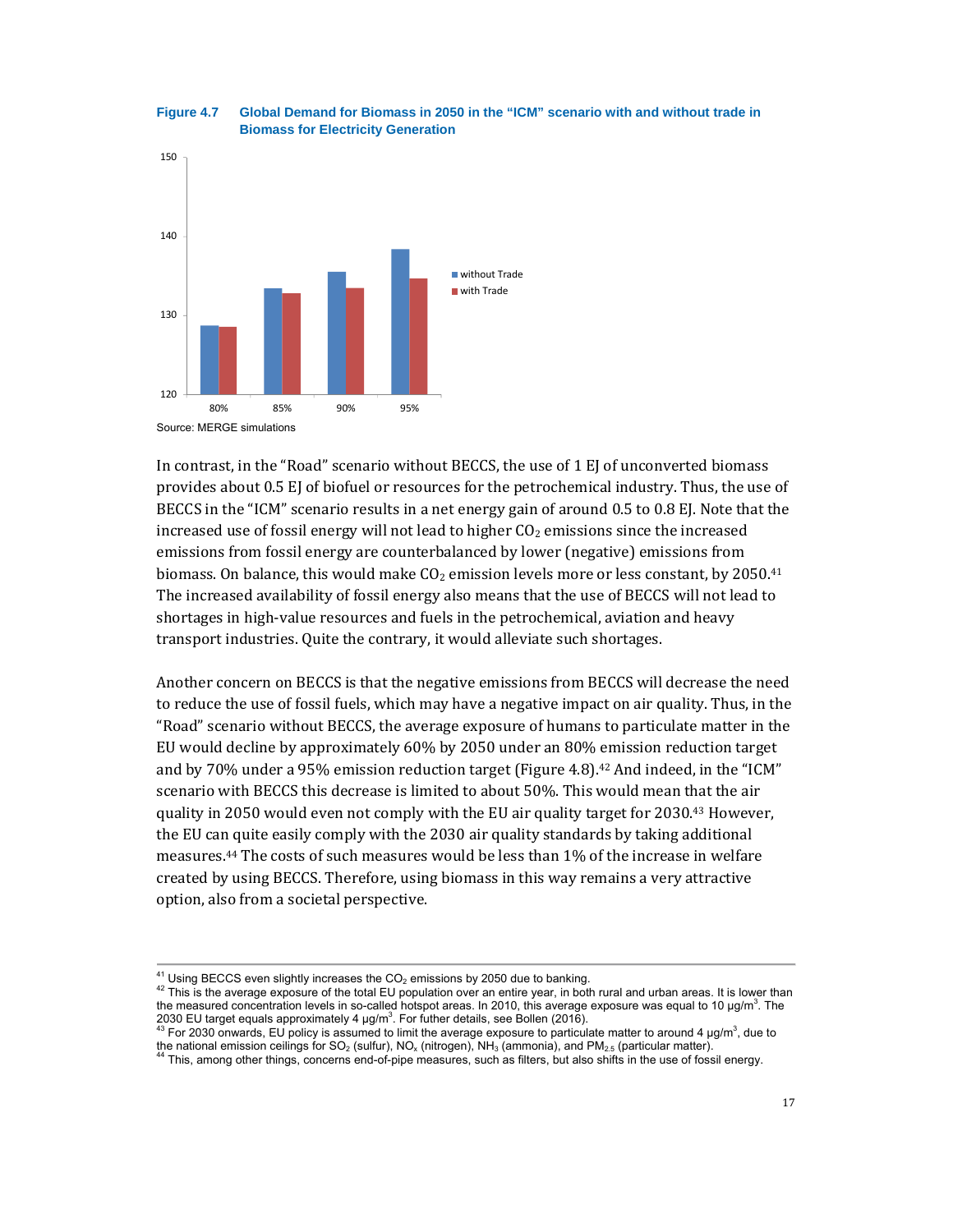



Finally, there is resistance within society to storing  $CO<sub>2</sub>$  underground due to safety issues.<sup>45,46</sup> If the application of biomass in power plants were to increase the underground storage of  $CO<sub>2</sub>$ , this may affect public safety.<sup>47</sup> This may be true, but the simplest way of accommodating those concerns is to prohibit  $CO<sub>2</sub>$  storage on land. This would not affect the use of BECCS, as it remains extremely profitable, both from a private and societal perspective. Moreover, most of EU's storage capacity is offshore.

<sup>&</sup>lt;sup>45</sup> See also, <u>link</u>.<br><sup>46</sup> Survey results, incidentally, indicate that the Dutch are far more positive about storing CO<sub>2</sub> from biomass than from fossil fuel (Mastop et al., 2014).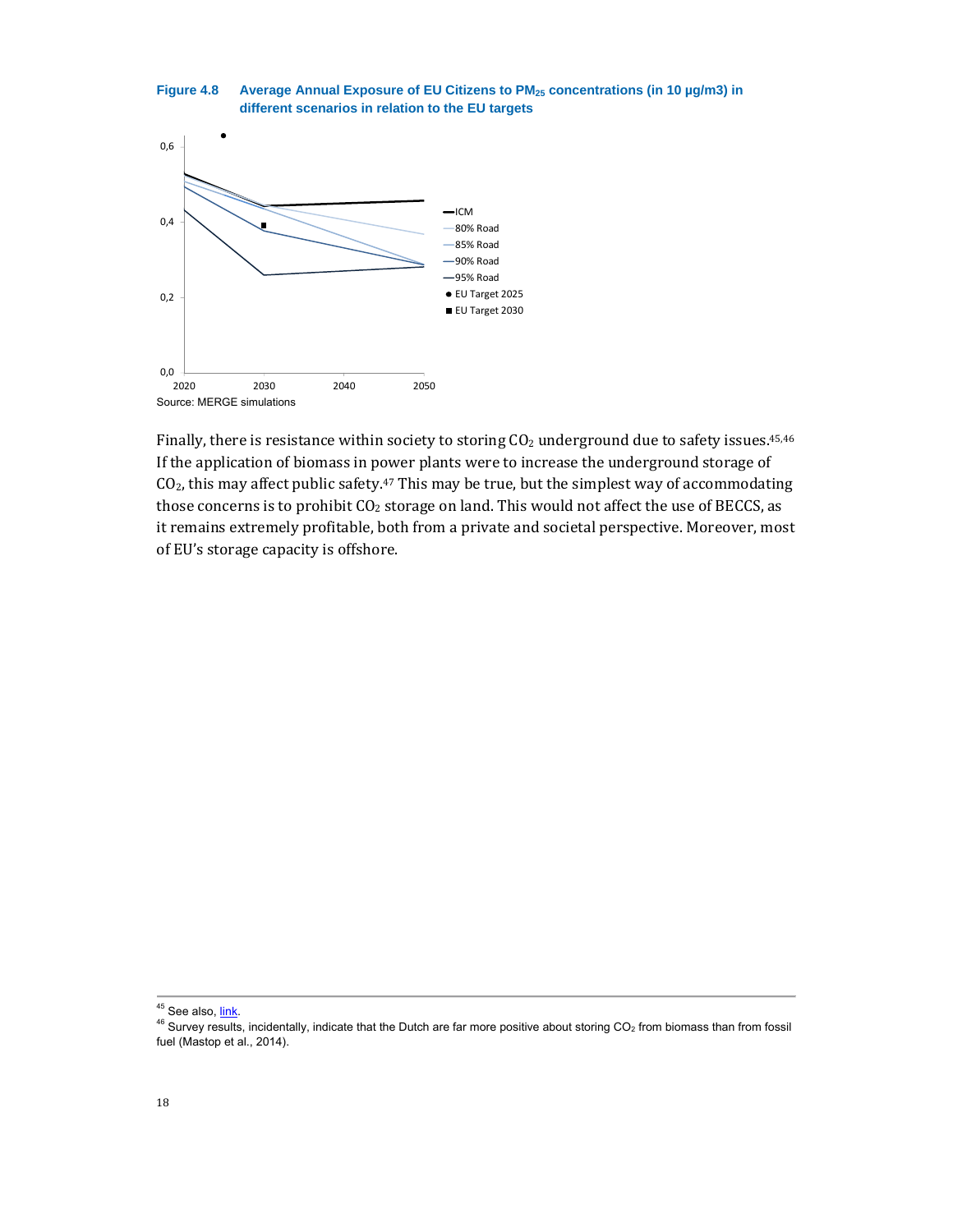### References

Aalbers, R., V. Shestalova and V. Kocsis, 2012, Innovation Policy for Directing Technical Change in the Power Sector, CPB Discussion Paper 223, CPB, the Hague, the Netherlands.

Blanford, G., R. Aalbers, J. Bollen and K. Folmer, 2015, Technological Uncertainty in Meeting Europe's Decarbonisation Goals, CPB Discussion Paper 301, CPB, The Hague, the Netherlands. 

Brandt, A.R.M and A.E. Farell, 2007, Scraping the Bottom of the Barrel: Greenhouse Emission Consequences of a Transition to Low-Quality and Synthetic Petroleum Resources, *Climatic Change*, vol. 84: 241‐263. 

Commissie Duurzaamheidsvraagstukken Biomassa, 2015, Naar een Duurzame Bio-Economie, see link.

CPB/PBL, 2015, Cahier Klimaat en Energie, Toekomstverkenning WLO, www.wlo2015.nl.

CPB/PBL/SCP, 2014, *Monitor Duurzaam Nederland 2014: Verkenning. Uitdagingen voor Adaptief Energie‐Innovatiebeleid*, CPB Boek 13. 

Directive 2003/87/EC of the European Parliament and of the Council of 13 October 2003 establishing a scheme for greenhouse gas emission allowance trading within the Community and amending Council Directive 96/61/EC, see link.

EEA, 2015, Application of the EU Emissions Trading Directive, Analysis of national responses under Article 21 of the EU ETS Directive in 2014, EEA Technical report No 3/2015, European Environment Agency, 2015.

EC, 2011a, Roadmap for moving to a competitive low-carbon economy, Key Facts & Figures, see [link.](\\int.ssc-campus.nl\cpb\data\p_biomassa-ccs\Rob\Definitieve versie\zie link) 

EC, 2011b, Impact Assessment Energy Roadmap 2050, SEC 1565, Part  $2/2$ .

European Commission (2016), EU Reference Scenario 2016, Energy, transport and GHG emissions, Trends to 2050, Main results, see link.

European Council, 2009, Council Conclusions on EU position for the Copenhagen Climate Conference, Brussels.

European Council, 2014, 2030 Climate and Energy Policy Framework; European Council, 2009, Council Conclusions on EU position for the Copenhagen Climate Conference.

Europees Parlement en Raad, 2003, Richtlijn 2003/87/EG van het EP en de Raad van 13 oktober 2003 tot vaststelling van een regeling voor de handel in broeikasgasemissierechten binnen de Gemeenschap en tot wijziging van Richtlijn 96/61/EG van de Raad.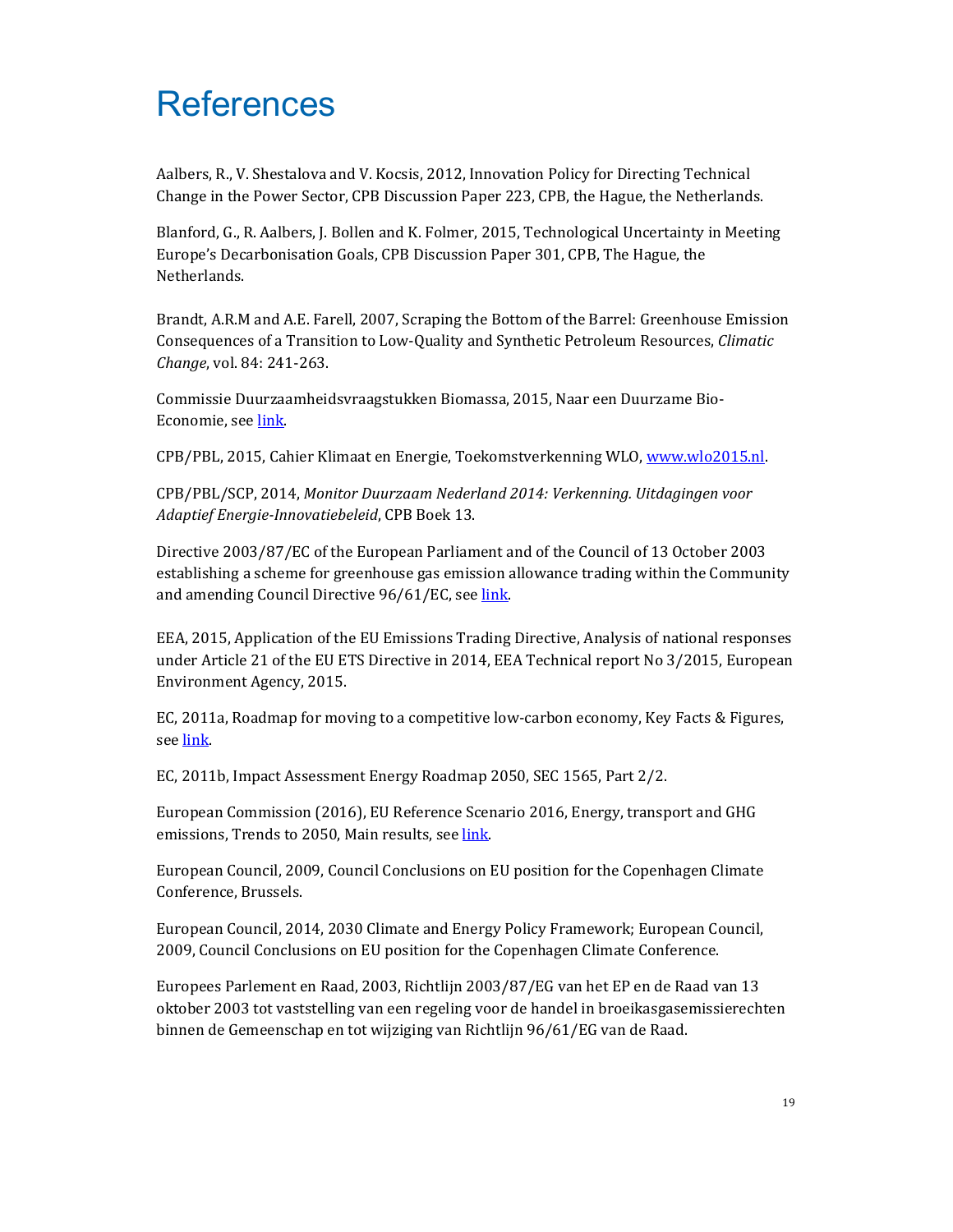Europees Parlement en Raad, 2009, Richtlijn 2009/31/EG betreffende de geologische opslag van kooldioxide en tot wijziging van Richtlijn 85/337/EEG van de Raad, de Richtlijnen 2000/60/EG, 2001/80/EG, 2004/35/EG, 2006/12/EG en 2008/1/EG en Verordening (EG) nr. 1013/2006 van het Europees Parlement en de Raad.

Greenpeace International, Global Wind Energy Council (GWEC) & European Renewable Energy Council (EREC) (2013). Energy [r]evolution: a sustainable Netherlands energy outlook. 

Hendriks, C., W. Graus and F. van Bergen, 2004,. Global carbon dioxide storage potential and costs, Ecofys, Utrecht.

Hier, 2016, Wat betekent een maximale temperatuurstijging van "ruim beneden twee graden en streven naar anderhalve graad"?, Stichting HIER klimaatbureau, see [link.](https://www.hier.nu/themas/voor-professionals/klimaatdoelstelling-van-parijs-wat-betekent-een-maximale)

Hotelling, H., 1931, The Economics of Exhaustible Resources, *Journal of Political Economy*, vol. 39(2): 137-175. doi:10.1086/254195.

International Energy Agency, 2015, Key World Energy STATISTICS, OECD/IEA.

IPCC, 2011, Renewable Energy Sources and Climate Change Mitigation, Special Report of the Intergovernmental Panel on Climate Change, see link.

Mastop, J., M. de Best-Waldhober, C. Hendriks, A. Ramirez, 2014, Cato<sub>2</sub> Informed Public Opinions in the Netherlands: Deliberating Expert Information and Lay Beliefs, CATO-2-WPS.3‐D06. 

PBL, 2012, Sustainability of biomass in a bio-based Economy, A quick-scan analysis of the biomass demand of a bio-based economy in 2030 compared to the sustainable supply, PBL Publication 500143001, Bilthoven.

RLI, 2015, Rijk zonder  $CO<sub>2</sub>$ , Naar een duurzame energievoorziening in 2050.

SER, 2010, Meer chemie tussen groen en groei, De kansen en dilemma's van een biobasedeconomy, Advies 10/05.

Tweede Kamer der Staten-Generaal, 2014, Meer waarde uit biomassa door cascadering, Kamerstuk 32637 nr. 84. 

Turkenburg, W., S. Schöne, B. Metz and L. Meyer, 2016, De klimaatdoelstelling van Parijs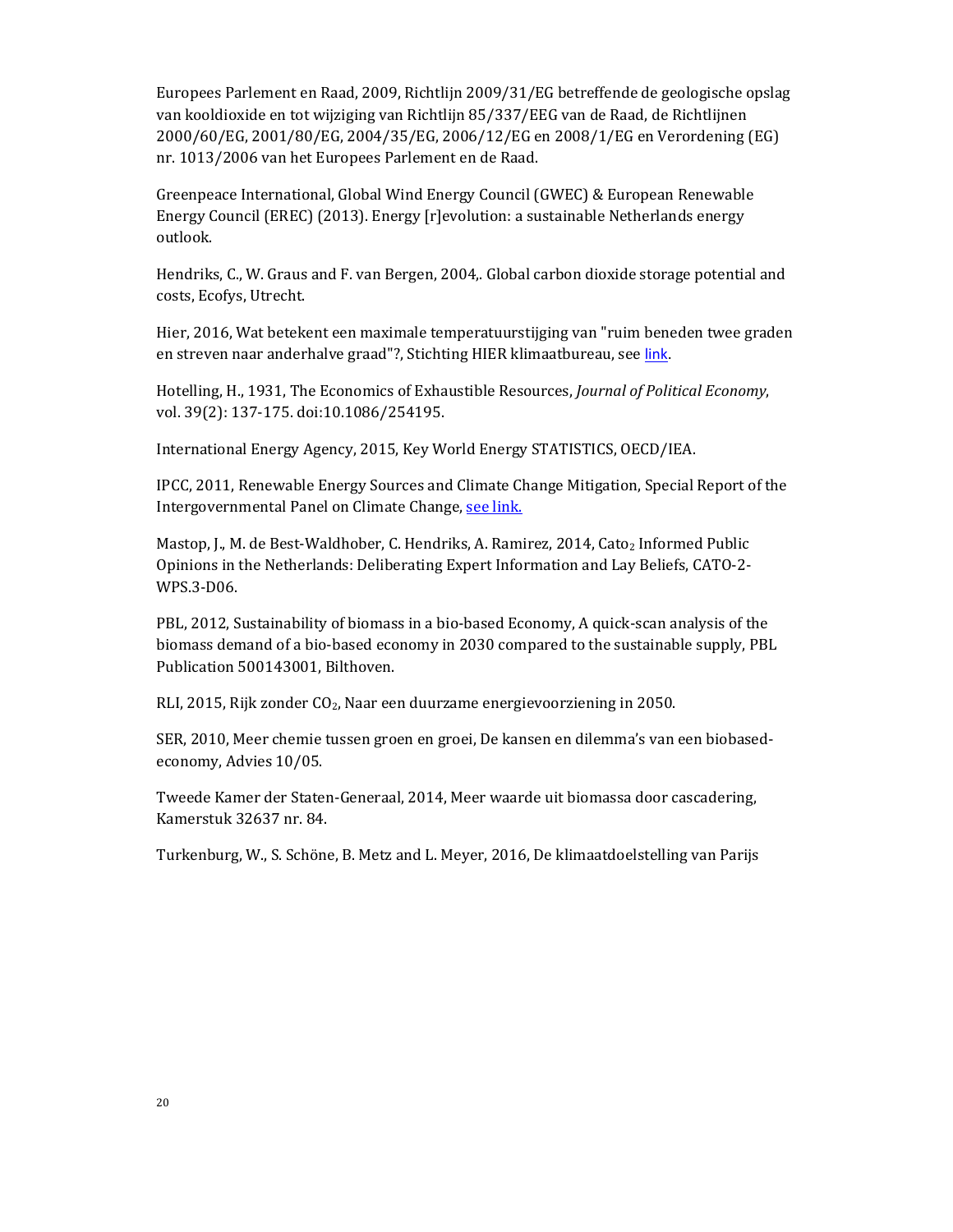# Appendix A

We illustrate here two formulas:

1. Yearly costs in  $ETS = P_{ICM} * (EM_{BAU} - EM_{ICM})/2 - P_{ROAD} * (EM_{BAU} - EM_{ROAD})/2$ The ETS formula compares two MACCs.<sup>48</sup> The reason for this approximation is that ETS can "pay" for non-ETS abatement through hydrogen production by a gasification plant, which runs on coal, gas, or biomass. The hydrogen production changes significantly, which in turn changes the MACC. On the one hand, more hydrogen production calls for more abatement and pushes the MACC to the right, while banking (here before 2050) allows for less abatement (and options) and pushes the MACC to the left. The overall impact is unclear, and hence we approximate the costs by the point estimates in the two contrasting scenarios as if there are two different MACC's.

2. Yearly costs in non-ETS= $P_{\text{ROAD}}$ \*(EM<sub>ICM</sub> - EM<sub>ROAD</sub>) + ( $P_{\text{ICM}}$ -P<sub>ROAD</sub>)\*(EM<sub>ICM</sub> - EM<sub>ROAD</sub>)/2 For non-ETS, costs are derived more easily by using only one MACC. The reason is that fuel switching (even hydro) is already part of the MACC simulated in the "Road" scenario. In other words, we use the formulae as mentioned in note 3, i.e. costs advantages in "ICM" is estimated as moving along the MACC curve derived from the "Road" scenario and estimate the surface below this MACC as emission reductions are reduced.





<sup>48</sup> The number 2 enters the formulae if we assume the MACC to be linear.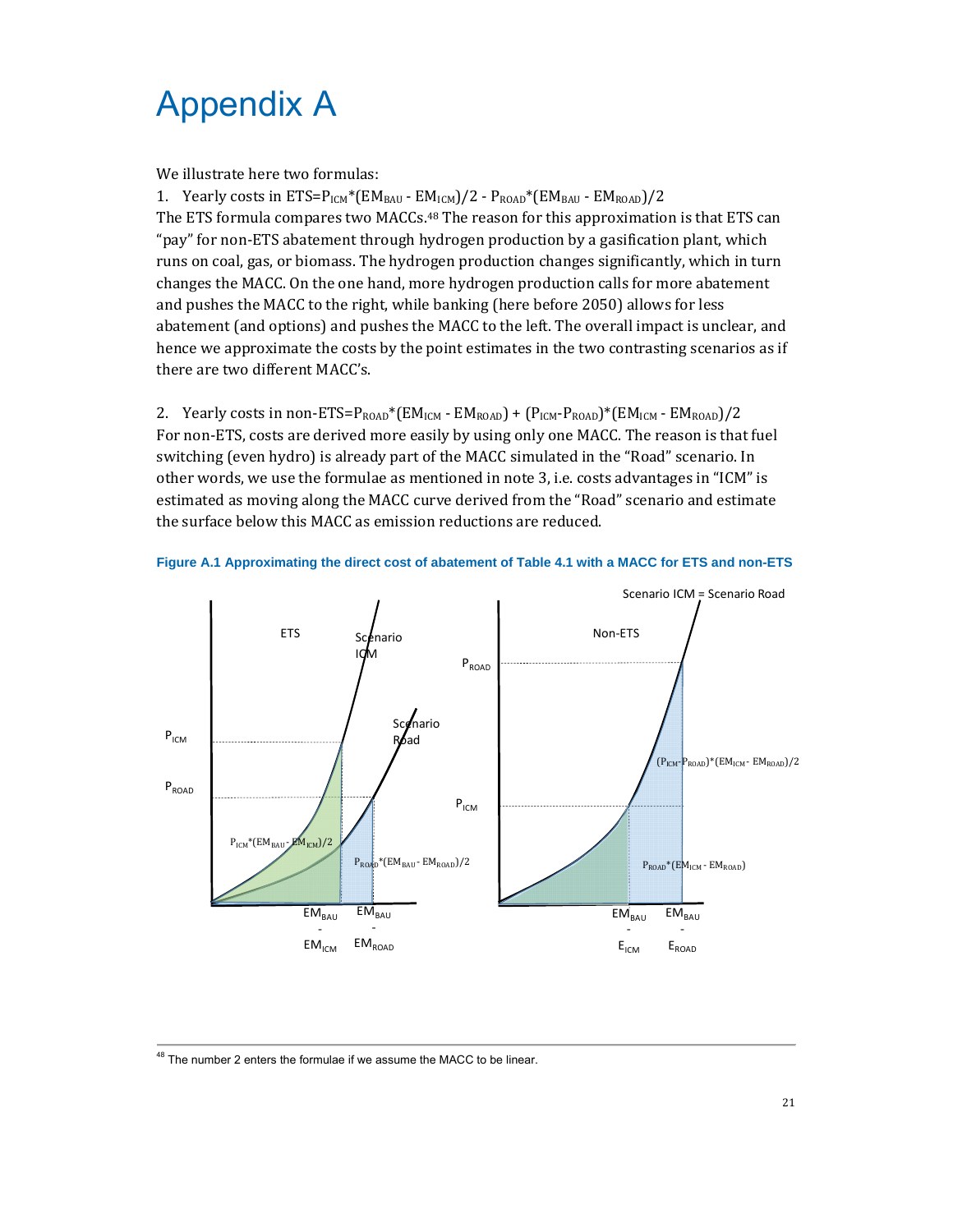## Appendix B

We illustrate here the dispatch of different electricity technologies over different time segments for the year 2050 in the "Road" and "ICM" scenarios for both the 80% and 95% reduction cases (Figure B.1). Be aware that the width of the peak segment is exaggerated for illustrative purposes. In the model it is only weighted with a single hour.<sup>49</sup> Electric generation above the black dotted line, excluding the "spill" quantities in low-load hours (due to electricity generation from renewable sources), is used for hydrogen production via electrolysis.50 

The left-top panel is the 80% emission reduction case in the "Road" scenario. It can be seen that wind-energy  $(30\%$  of production) is the main contributor to low-load hours, forcing dispatchable technologies to operate at lower capacity factors and lowering the value of energy when they are operating. On the other hand, the low contribution of wind-energy to peak ensures that sufficient dispatchable or "back-up" capacity is present (either retained from the extant endowment or added in future time steps). But it pays if this "back-up" can quickly start or stop producing electricity, or produce another valuable product such as hydrogen. There are two options. First, we have the IGCC plant running on coal, which can produce a steady stream of syngas to create a flow of hydrogen that can be stored relatively cheaply, or alternatively use this syngas in a second stage turbine to produce electricity. Secondly, we have NGCC-plants running on gas, which can be used to produce either electricity or hydrogen. In stringent climate policy scenarios it pays to combine these plants with CCS to have them generate near-zero carbon emissions. The main question is then whether the plant is to run on gas or coal. The price of coal is significantly lower than gas, and therefore 'IGCC-CCS' takes a 35% production share. This technology can easily produce electricity when wind-energy is not available and hydrogen when wind turbines produce electricity. The less flexible nuclear option accounts for only 10% of the electricity production. Solar capacity is not "in the money" with the default cost trajectory as reported in Table 2.1.<sup>51</sup>

The rest of the electric production ("other" in Figure 6) concerns "Gas/Oil", "Hydro" and Bio/Waste". The "Gas/Oil" option refers in 2050 only to the current vintages of flexible "single gas cycle" powerplant, which can be seen to only operate at peak load hours. Note that "Hydro" and Bio/Waste" are options that are fixed and almost equally spread across the different time segments. By assumptions there is no variation in the dispatch of these technologies. 

 $49$  The peak load segment is weighted by a single hour, with the second-highest segment weighted by 437 hours. The remaining 19 segments are weighted by 438 hours each for a total of 8760. Thus the graphics in Figure B.1are slightly mis-scaled as the width of the peak segment is exaggerated for illustrative purposes.

 $50$  The "spill" in segments with surplus output is possible, because the contribution from wind-energy is incorporated as an inequality constraint.

<sup>&</sup>lt;sup>51</sup> But even with a more rapid decline in the unit investments costs in solar to 700\$ per kW by 2050, zero-use of CCS, and a restriction on onshore wind-energy to 400 GW, then still only 7% of the electricity production in 2050 will come from solar. For more details we refer to Blanford et al., (2015).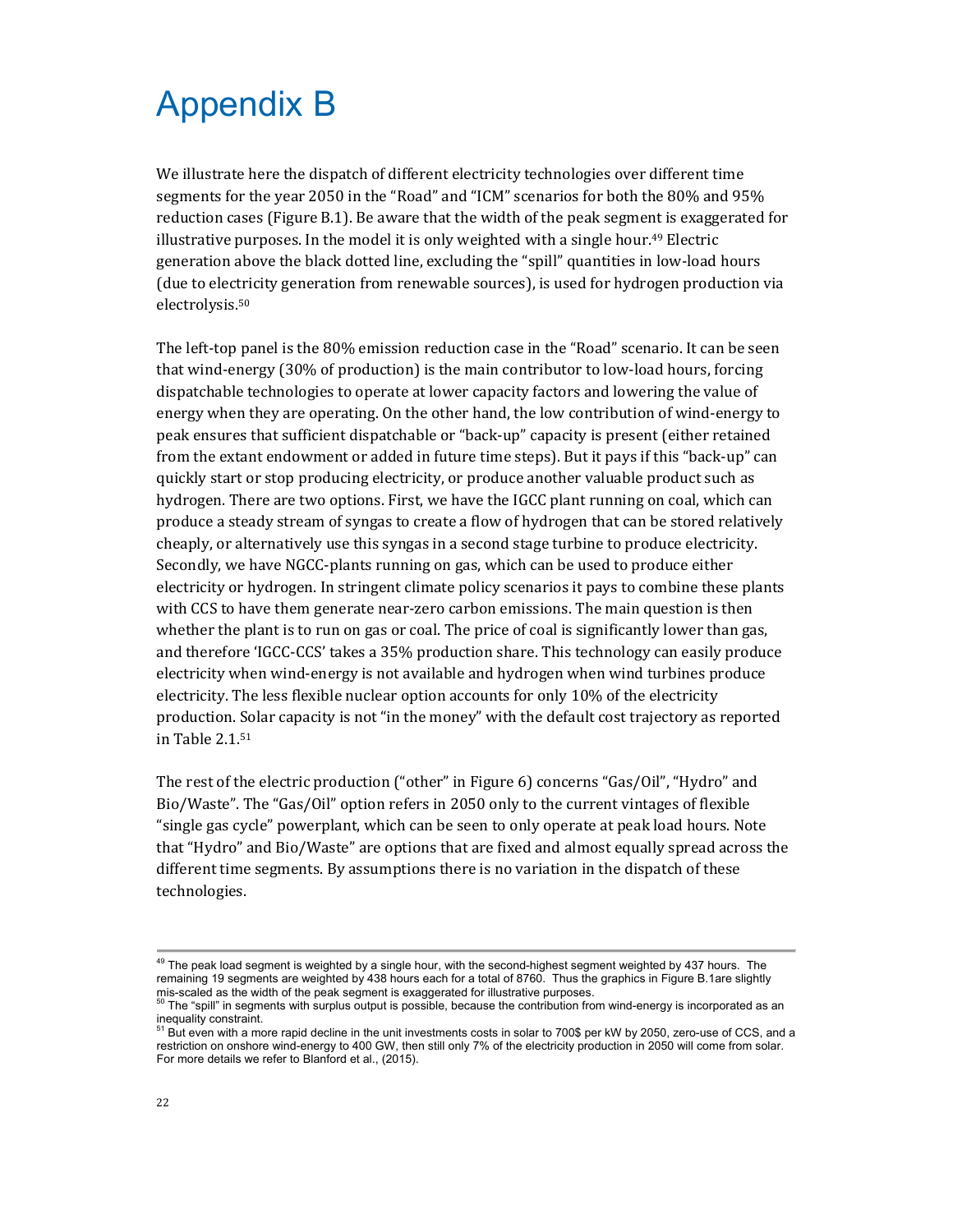Finally, we can see in this scenario also some "spill" of renewable technologies (only windenergy) In this case excess electricity produced at the lower end of the residual load curve is spilled, as it is not cost-effective to over-build electrolysis capacity to absorb large amounts of excess energy for a small number of hours.





Source: MERGE simulations.

As said before, in the  $80\%$  emission reduction case in the "ICM" scenario (top right panel), BECCS accounts for around 10% of the electricity production, and substitutes wind-energy, "IGCC-CCS" and nuclear power. Adding this negative emission technology to the portfolio increases the number of clean electricity technologies, and thus also increases the load factor of for example nuclear power, while it reduces on the spills in the low-load segments. BECCS can indeed serve as a back-up to large bulk of wind-energy capacities for electricity generation. 

However, returning to the "Road" scenario in the 95% emission reduction case (lower left panel), the extra abatement requirement. i.e. 15 percentage points less emission allowances in  $2050$  – does not fit with the residual emissions of IGCC-CCS. This coal-option no longer can

 $52$  Electric dispatch above the black dotted line, excluding the "spill" quantities, is used for hydrogen production via electrolysis. Note that the width of the peak segment is exaggerated for illustrative purposes. The peak load segment represents a single hour, with the second-highest segment accounts for 437 hours, while the remaining 19 segments are weighted by 438 hours each for a total of 8760.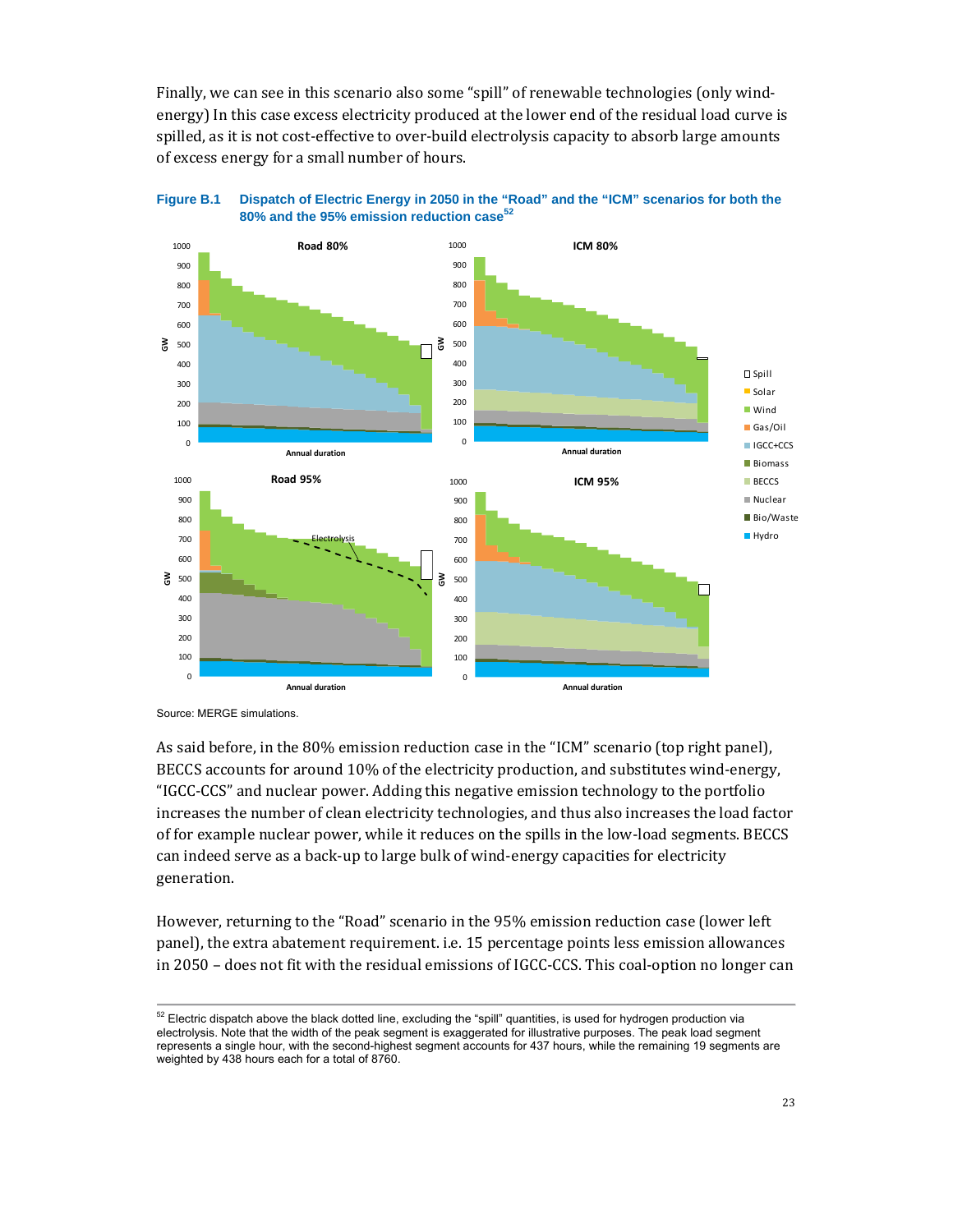produce electricity. It pays to rely on nuclear and wind-energy (85% of production), and the excess capacity of wind in ow-load hours accounts for 30% of demand. The excess electricity produced at the lower end of the residual load curve is now used for hydrogen production via electrolysis. Despite electrolysis, also some energy is still spilled, as it is not cost-effective to over-build electrolysis capacity to absorb large amounts of excess energy for a small number of hours. Electrolysis also changes the shape of electricity demand (flat profile of mid-load segments). Finally, biomass-power without CCS (gasification plant) extends on gas to produce electricity in peak-hours.

Finally, the "ICM" variant (lower right panel) looks similar to the 80% emission reduction case, although BECCS doubles compared to the 80% emission reduction case. The reason is that there is more need for BECCS' negative emission contributions to relax on the increased burden of abatement elsewhere in the economy. The increased need for BECCS reduces also the need for "IGCC-CCS" in the electric sector.